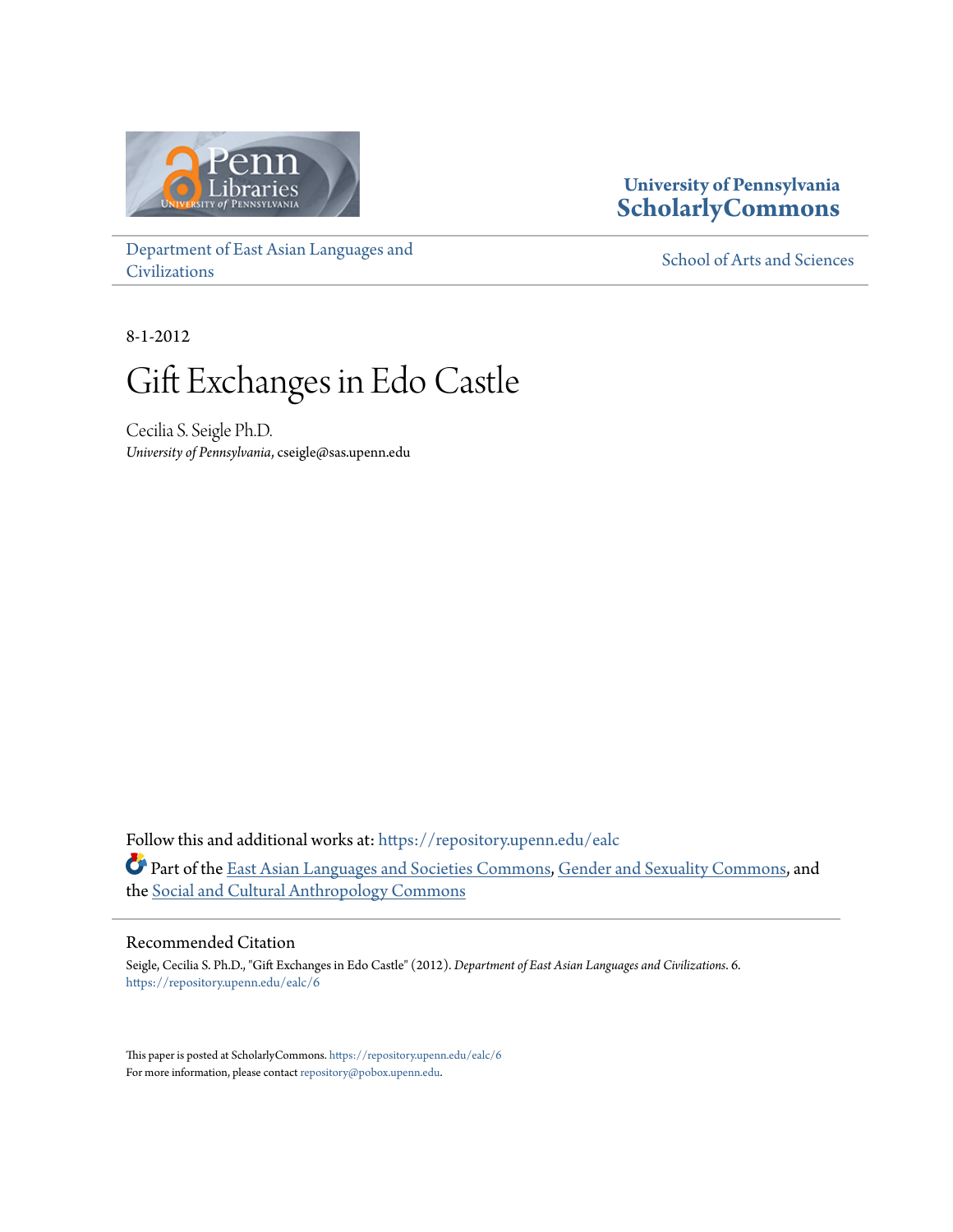# Gift Exchanges in Edo Castle

#### **Abstract**

The Japanese love of gift-giving was firmly established during the Edo period, specifically under the fifth shogun Tsunayoshi. This study was done as part of inquiry into the institution of Ooku, and I remark on the significance of gift exchanges as substitute social activities for the women of Ooku.

#### **Keywords**

Gifts, Shogun, Ooku ladies

#### **Disciplines**

East Asian Languages and Societies | Gender and Sexuality | Social and Cultural Anthropology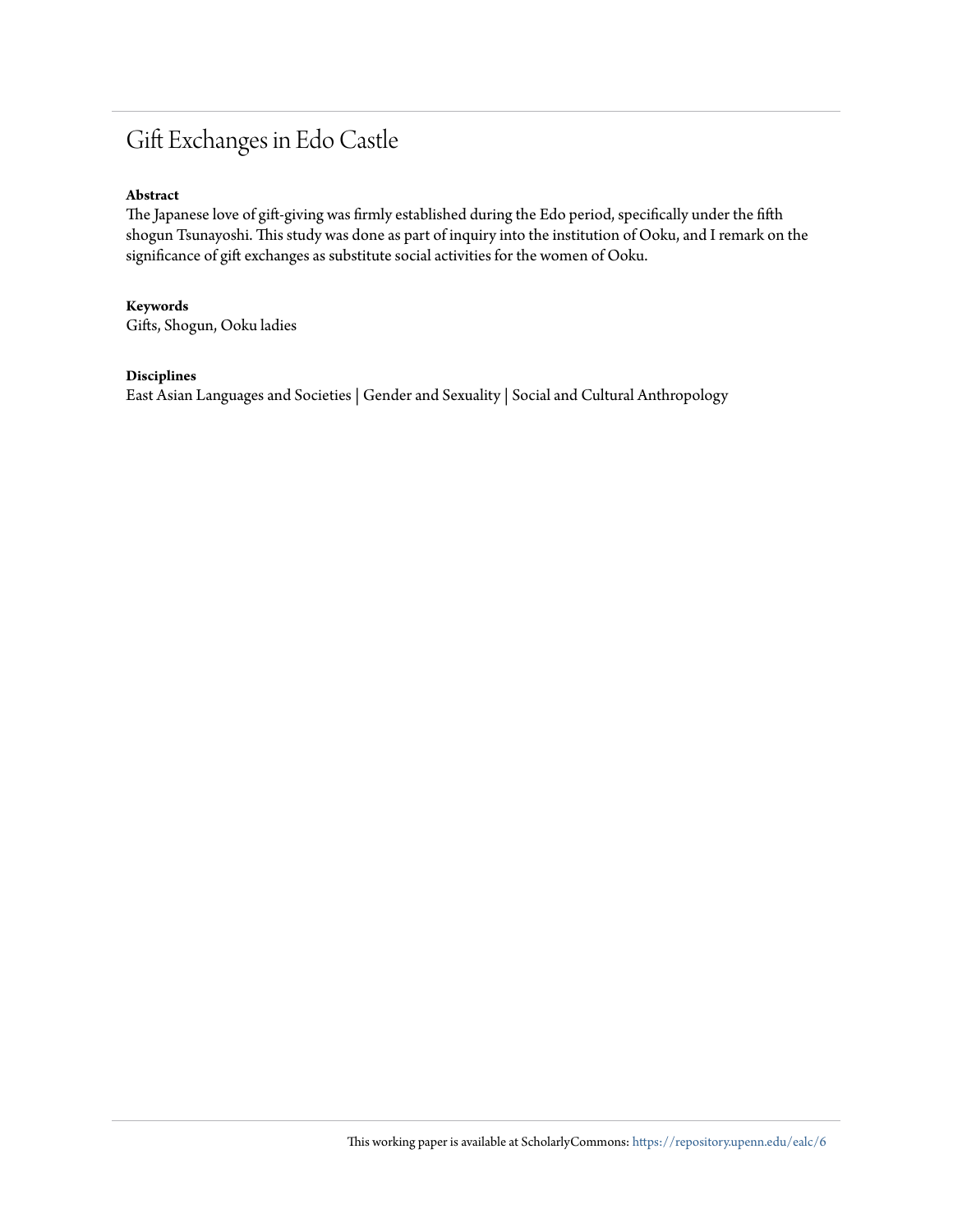**This is an old essay that has never been published. It was Chapter VIII of my Ooku ms, but I have decided to take it out of it and post it as a separate essay. It is very unfinished and I shall appeciate someone's help.** 

### **Gift-Giving and Gift Exchanges in the Ôoku Cecilia Segawa Seigle University of Pennsylvania emeritus**

#### **Gift giving as Ritual**

Gift giving was a deep-rooted cultural component in Japan and an indispensable element in Edo period social relationships, but nowhere was it as vital and visible as in Edo castle and the Ôoku. Before the Tokugawa period, leading warlords like Oda Nobunaga and Toyotomi Hideyoshi loved to give and receive gifts.<sup>1</sup> However, their acts of giving and receiving were more spontaneous, no matter how despotic and overbearing. In Tokugawa Japan, as the bakufu under the early shoguns devised ways of stabilizing Tokugawa dominance, gift customs strengthened the underpinnings of the fundamental social structure of the upper samurai society.<sup>2</sup> Therefore the relationship between the shogun and his subjects could not exist without the custom of gift giving from the beginning of the Tokugawa reign; however, it was not so frenzied in early days as it came to be in the last quarter of the seventeenth century.

 Johan Huizinga, in his *Homo Ludens*, expounds that the ritual of gift giving comes from the human instincts for games and competition, a desire to excel over others and be praised.<sup>3</sup> He made a point of examining the Japanese attitude and spirit toward play, which according to him is at the root of Japanese culture, manifesting itself for example in language. He saw a significant relationship between the language and the life style of the upper class, which to this day uses the verb "play" (*asobu*, or *asobe*) as a respectful verbal form for any action of noble persons, indicating that for the aristocrats, any action was performed in the spirit of play.<sup>4</sup> The custom of gift giving, if underpinned by a spirit of games and competition, naturally thrived particularly in

<sup>1</sup> European missionaries' accounts of visiting Nobunaga, Hideyoshi, Hidetada testified to their curiosity and delight with the gifts they received. Michael Cooper's books: *They Came to Japan* (96-97, 100-101, 111, 113-114, 118-121, 125), *This Island of Japan* (163), *Rodrigues the Interpreter* (88, 240), and *Joas Rodrigues's Account*, *The Japanese Misson to Europe, 1582-1590* (p. 207 and note 2).

<sup>2</sup> Marshall Sahlins says, "the entire political order is sustained by a pivotal flow of goods, up and down the social hierarchy, with each gift not merely connoting a status relation but, as a generalized gift not directly required, compelling a loyalty." *Stone Age Economy*, p. 206 3 Huizinga, *Homo Ludens*, pp.46-75.

<sup>4</sup> Ibid., Huizinga, pp. 34-35.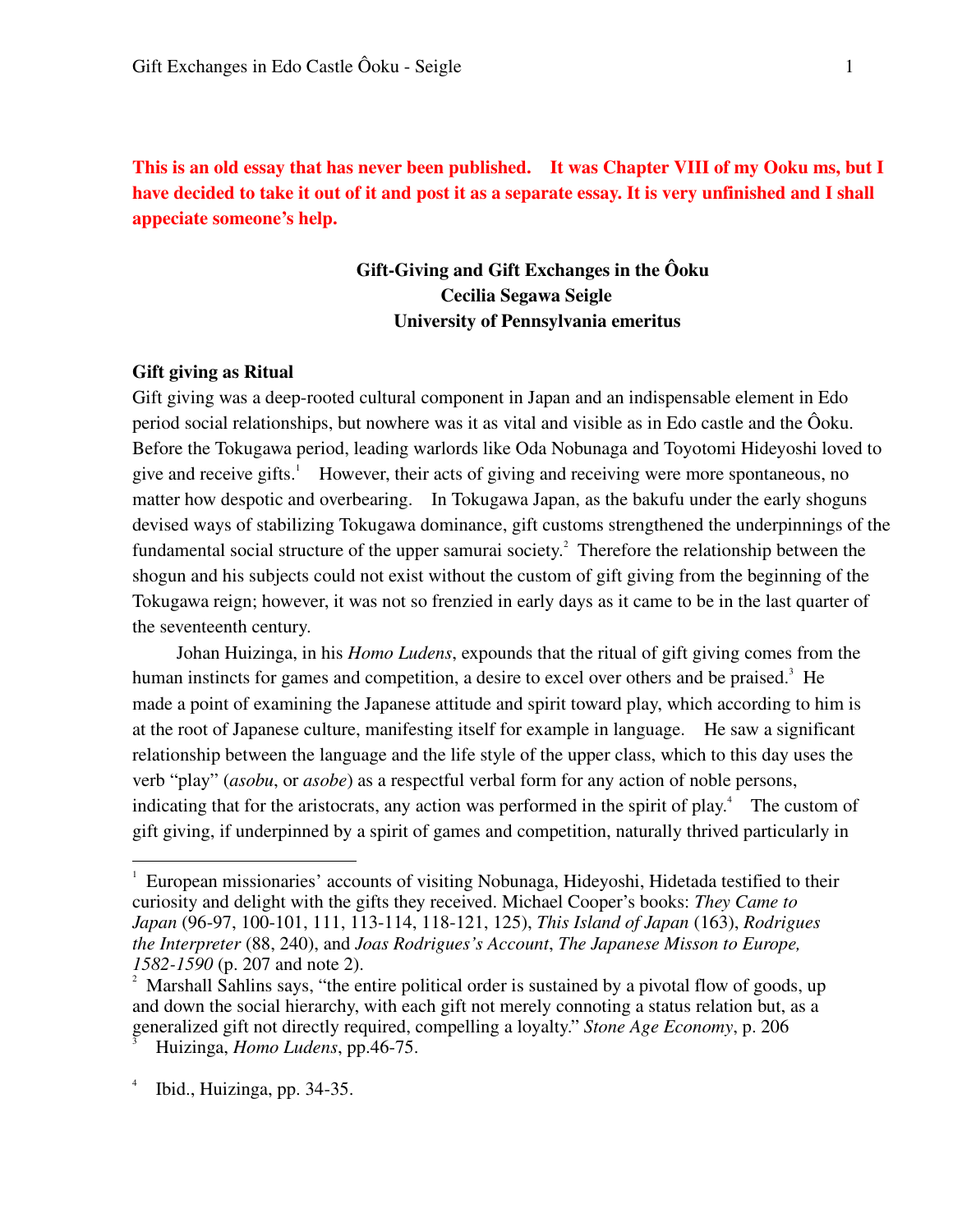times of affluence and luxury like the Genroku era, although not limited to economically prosperous times.

 Gift giving at the socially high level certainly required a substantial degree of economic affluence such as prevailed during the prolonged peace and the remarkable growth of material wealth in the Genroku to Hôei eras of 1680 to 1709. Because of the fifth shogun Tsunayoshi's (1646-1709) great fondness for giving and receiving generous gifts, his reign is outstanding in gift-giving and exchange, and these customs became more ritualistic, eventually spreading throughout Japan as part of social protocol, but most markedly in the shogun's circle. The Ôoku played an important role in this phenomenon.

#### **Gift-giving as Substitute Socialization**

In Western society of the same period, group activities including both men and women or even only women would have been considered essential, as a lubricant for human relations and social interactions. Tokugawa Japan totally lacked such social mores, or at least such activities were extremely rare. It was not that socializing was regarded as unnecessary; simply it had never been considered, because mixed socializing was fundamentally excluded from the Neo-Confucian view of the world, where gender separation was a basic rule. Not by choice but by natural development, what had come to substitute for acts of socializing was the act of gift giving.

 There are volumes of published and unpublished Tokugawa documents that disclose extraordinary amounts of gift exchanges. In a way, Tokugawa documents serve as records of gift culture in the circumscribed society of samurai aristocracy. It is my contention that these exchanges had considerable social significance for the women of Ôoku who otherwise enjoyed very limited activities or public recognition. Important family events such as a wedding, engagement, funeral, seventh night celebration for newborn babies, and coming of age celebrations of the shogun's children, recovery from illness – some of these events in any part of the contemporary world, including Japan, would be considered now as important social events and occasions for an obligatory get-together.

 These rituals did not necessarily have the same significance or requirements in the Ôoku as they do as norms for the Western and modern world. Weddings, funerals, birthdays, and coming of age are unquestionably important social events, but in Tokugawa Japan, even momentous occasions did not require or signify a midai's or other Ôoku women's physical participation to be necessary as they definitely would in modern Japan. Gifts substituted for women's participation, and they were as official and public as physical participation in other societies. Most of the time, these ceremonies took place without the midaidokro's (Shogun's legal wife) or any other female members' attendance; the ladies would merely send their male or female secretary to deliver gifts and messages. Since the names of the givers and receivers as well as the gift contents were officially entered in the bakufu records, the ritual of gift giving or exchanges that accompanied any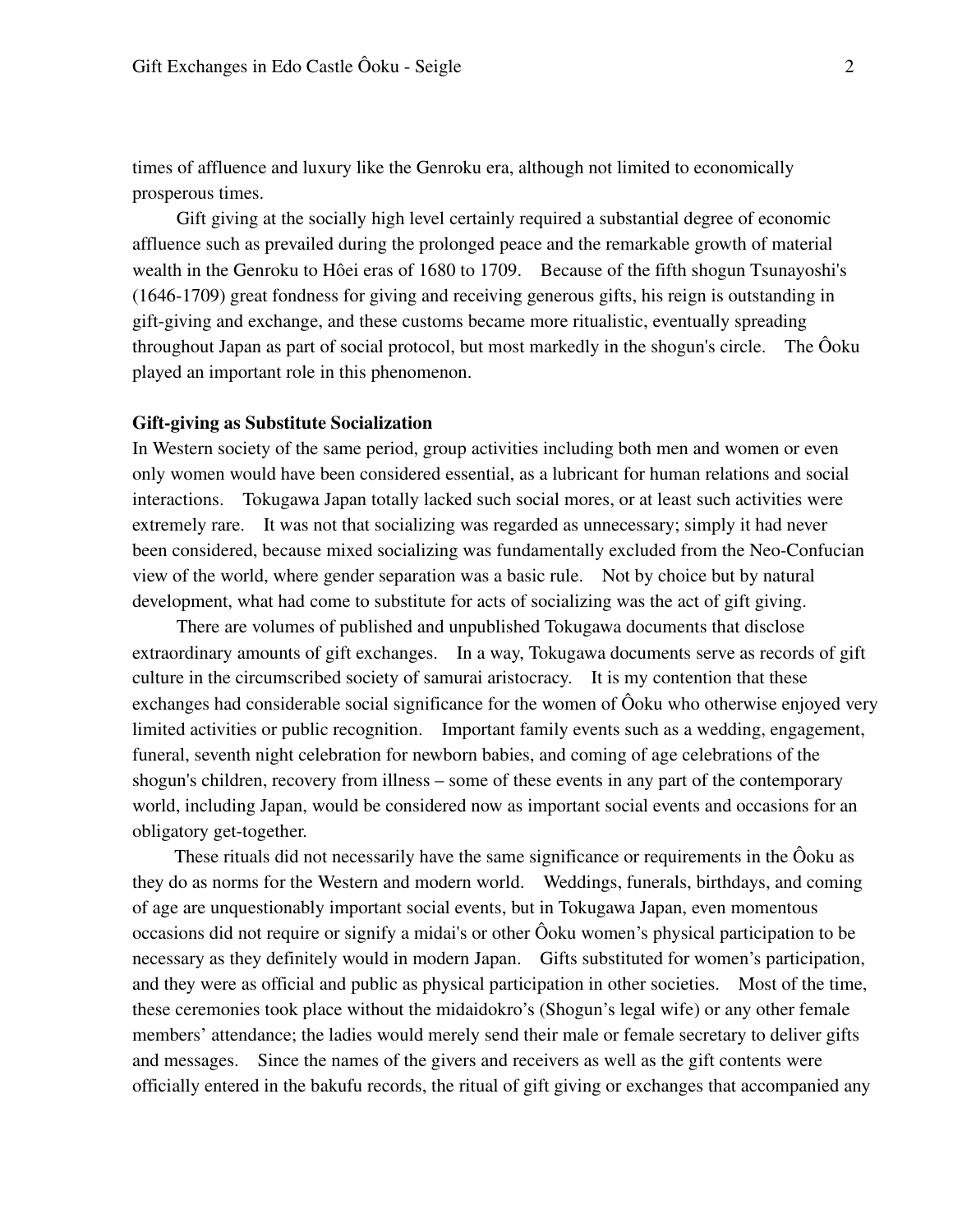<u>.</u>

event became an important public affair. Although the lack of lively social participation in the gift exchanges, perhaps because they were not physically present, made symbolic participation through gifts all the more important to the Ôoku ladies.

 What made these exchanges so noteworthy and satisfying was the exclusivity of the "gift-exchange circle," never so named but obviously commanded by the shogun, announced and made public, and recorded. For the women of the Ôoku who did not move physically from their apartments, inclusion in the shogun's gift-exchange circle was definitely a status symbol and a way of connecting with others in the Tokugawa world.

The frequency and abundance of frenzied sending and receiving gifts in the Ôoku was a surrogate social activity for its women. Giving gifts of money or material goods, for example for the memorial services of past shoguns or past consorts, or the births and funerals of close Tokugawa relatives, had an aura of social communication in addition to protocol obligations. What lent a special aura of importance was the fact that one could not decide to join in this process on her own but had to be granted the privilege of giving and being included by the will of the shogun.<sup>5</sup> Thus, winning the right to give enhanced the prestige and honor of those who were included in the gift-giving list or gift-exchange circle. It gave those on the list a special stellar status; they were participating in highly selective social exchanges without physically moving from their apartments in the Ôoku.

 When a gift-giving occasion arose, the bakufu administration (usually the councilors), issued a directive: for example, that the shoguhn's daughter will be wedded on such and such date. The memorandum would list the names of ladies who were required to offer gifts or money, the midaidokoro at the top and then the shogun's mother (sometimes she was listed much below because of her commoner birth), the shogun's concubines and daughters, sometimes some of the daughters preceding the concubines. The recipients of the gifts would be the shogun, the bride, the bride's natural mother; the groom, the groom's father, mother, brothers, sisters, and a number of staff who would be working for the wedding. But depending on the occasion, only the top persons on the gift-circle list, the midai and the shogun's mother, or sometimes the first concubine, had to give to everyone. If it was money for flowers and incense for a funeral or a memorial service, the amount was graduated, the largest required from the person at the top. The order of these names was crucial and rigid because it designated one's place in the hierarchy.

<sup>5</sup> For the entire samurai society presenting a gift was a privilege which was closely tied with

the family rank; daimyo or hatamoto had to consult with veteran bakufu leaders on the contents of the gift and protocol. Yamamoto Hirofumi, *Edo orusuiyaku no nikki* (Diary of the provincial domain Edo representative), p.35.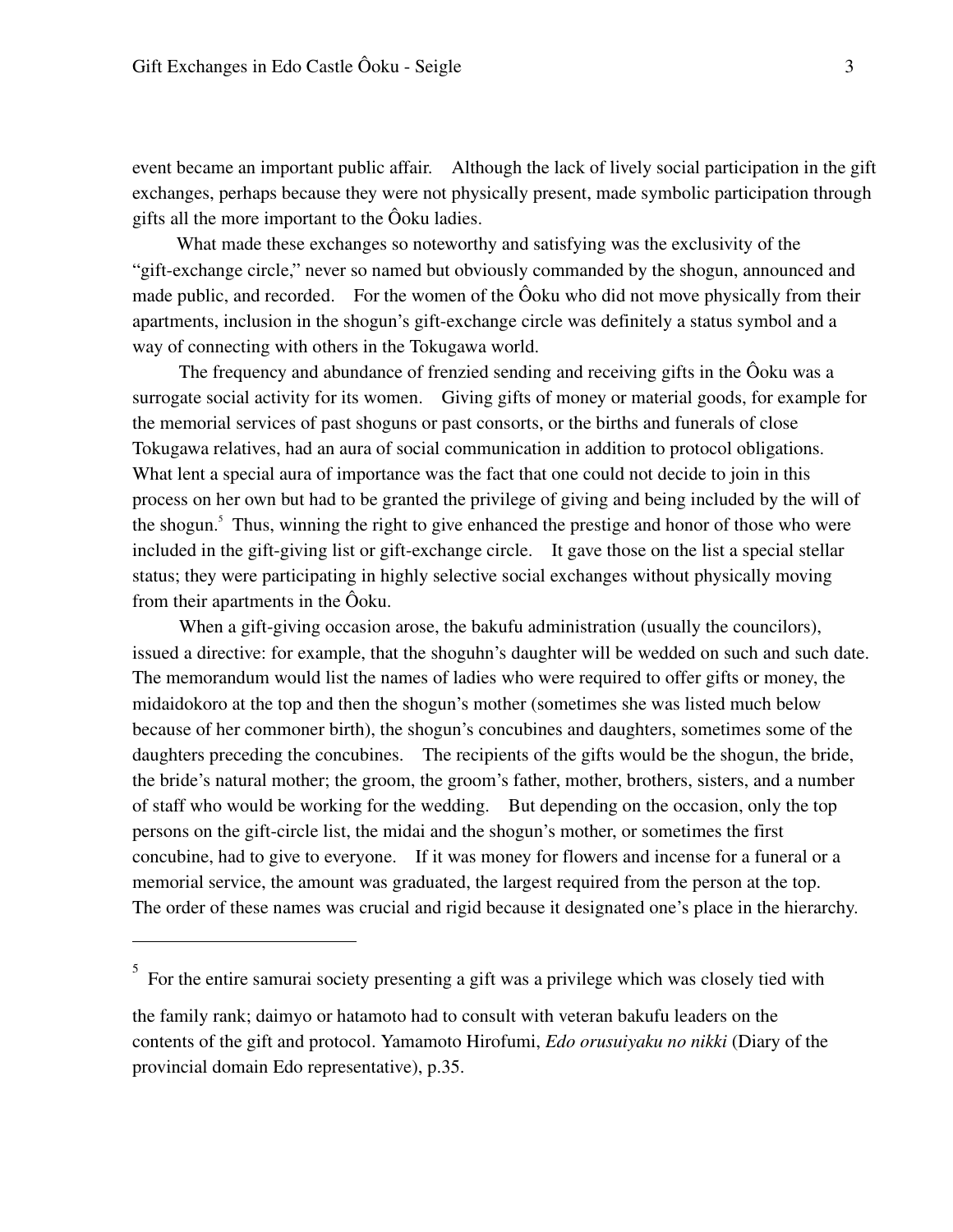Sometimes the list included staff members of the highest rank.

 All gifts under any circumstances purport to socialize. Gift giving is considered primarily an activity of women, because of "expressive" satisfaction such an activity provides. In some cases, gift occasions did not provide these Ôoku ladies with the satisfaction of choosing the gift or the amount of monetary gift themselves, but the symbolic value substituted for the satisfaction of autonomy. Satisfaction was not, however, the stated purpose of a gift. It was only because of the pre-existing repressive conditions under which they lived that gift giving and exchanges coincidentally served for human contacts. As Takie Sugiyama Lebra notes, gift exchange's "significance lies in the creation or maintenance of a social relationship rather than in the transfer

of goods from hand to hand." Lévi-Strauss and others also pointed out repeatedly that it was

the exchange itself that counted, not the material objects that were important.<sup>8</sup>

#### **Sociocultural Significance**

-

8

Women in court societies in seventeenth- and eighteenth-century Europe enjoyed mixed company parties, dinners, and balls, or the same-sex socializing. In modern Japan, too, women of middle-to-upper income class often enjoy the freedom of inviting each other to tea, lunch, or dinner, or going to a concert or theater together. In the days of the first shogun, Ieyasu, he took two of his concubines in palanquins to accompany him on his hawking trips and six or seven of their attendants following on horsebacks. These attendants wore traveling hats and covered their faces with a scarf. $9$ 

However, soon sporting or social outings were all discontinued for the women of the Ôoku, and they had no means of expanding their sphere of socialization outside their quarters. Prohibiting women of high social class to participate in the activities of the outside world was a custom not limited to Japan. In other coeval societies such as Korea, China, Turkey, Iran, and even

<sup>6</sup> e.g., Befu Harumi, "*Social Reciprocity*," 173 ff. Jacques T. Godbout, *The World of the Gift*, p. 66. Kurita Yasuyuki, "*Shinriteki hyôka to gokeisei ni tsuite,*" pp. 58-99. David J. Cheal, *The Gift Economy,* pp. 137-138. "Instrumentality" (pure utilitarian value) and "expressivity" (affection, loyalty, friendship, special significance) of the act of giving …. e.g. Befu Harumi, "Theory of Social Exchange," pp. 44-45.

<sup>7</sup> Takie Sugiyama Lebra*, Japanese Patterns of Behavior*, p. 101.

Claude Lévi-Strauss,"Introduction to the Work of Marcel Mauss," (1950) in Alan D.

Schrift, ed., *The Logic of the Gift*, p. 59. Ralph Waldo Emerson, "Gifts," pp.25-27. Befu, "Social Reciprocity," 169-170.

<sup>9</sup> Daidôji Yûzan, *Ochiboshû* (Ôraisha version)*,* p. 70.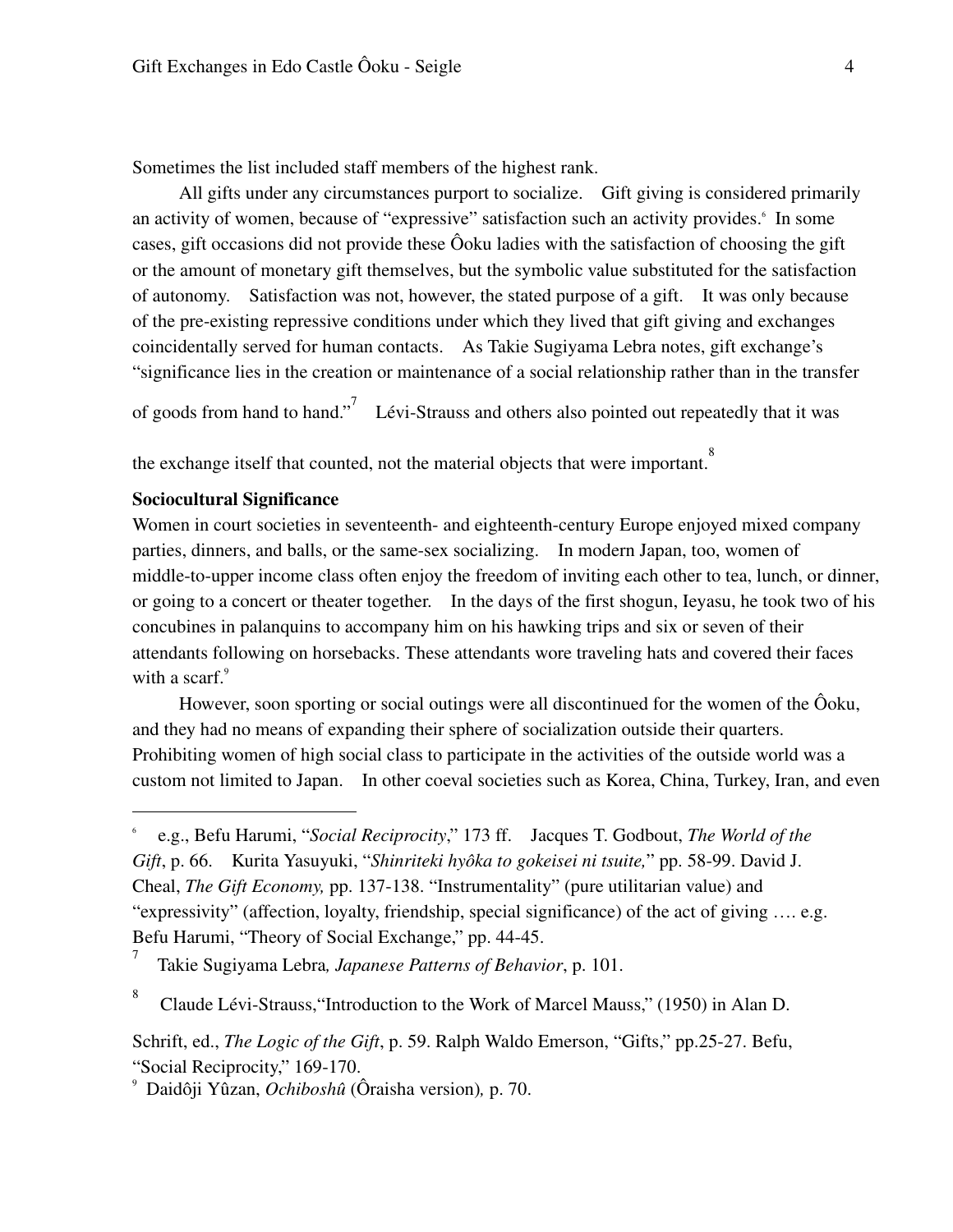in post-revolutionary France, women were sometimes subjected to similar restrictions.<sup>10</sup> However, the high-born women of European countries had so much more freedom and contacts with the outside world. Even women in the Turkish seraglio had freedom to socialize.<sup>11</sup> We know that Princess Olga of Russia attended the wedding of a Byzantine empress in 957 (whose wedding was not clear)<sup>12</sup>; in the eighteenth century, eminent Ottoman ladies invited Lady Mary Wortley Montagu, wife of the English ambassador, to the seraglio of the Topkapi Palace and enjoyed an all-women dinner party.<sup>13</sup> It is said that the mother of Sultan Murad III, Sultan Validé Nurbanu, exchanged correspondence with Catherine de' Medici, the queen mother and regent for King Henry III of France.<sup>14</sup> Chinese women of the seventeenth century enjoyed socializing and correspondence through literature and learning.<sup>15</sup> Activities such as theater, music, and dance entertainment for the royals of other countries were also confined within the palace premises as they were for the shogun's ladies. But the ladies in most of Western society were not confined to restricted areas and compelled to tolerate the exclusion of men as were the Ôoku ladies. Ôoku women's diversions were extremely limited in quantity, quality, and scope.

It may be said that one does not substitute for what one does not have or know; therefore the women of the Ôoku might not have longed for socialization in the same sense that modern women do, East or West. However, they knew that the aristocratic women of the Heian period definitely enjoyed socialization, a limited but lively social intercourse with both men and women.

In the main the Ôoku women stayed within their apartments and the walled-in gardens, so an opportunity to receive news from the outside world or even within Edo castle through gift giving was a welcome diversion, a genuine social function. In order to enjoy this diversion and privilege, it was important for every member of the shogun's gift circle to maintain her status by giving properly at a proper time.

<sup>&</sup>lt;sup>10</sup> Kendall, pp. 97. Ebrey, pp. 21, 24, 25, 29,41, 43. Tual, p. 54. Reddy, pp.12, 71. Peirce, passim. However, even the Turkish harem women made visits and went out to the countryside and bazaar, Hanimefendi, *The Imperial Harem of the Sultans*, p.17, 111-115. In 18<sup>th</sup> century London, "the alcohol-less, innocent and harmless mirth" of men and women was not unusual. The respectable writer Harriot Stuart in 1750 (accompanied by her husband and another woman) attended the Ivy Lane Club's "whole night of festivity" initiated by Samuel Johnson and recorded by Sir John Hawkins. The alcohol-less, innocent mirth continued until dawn. Charlotte Lennox, *The Life of Harriot Stuart*, pp.145-146.

<sup>11</sup> Croutier, Alev Lytle, *Harem: The World Behind the Veil*, passim; Penzer, N.M., *The Harem* p.205.

Ringrose, "Women and Power at the Byzantine Court." p. 72-73.

<sup>13</sup> Faroghi, Suraiya, *Subjects of the Sultan,* p. 205.

<sup>&</sup>lt;sup>14</sup> Freely, John, *Inside the Seraglio*, pp.76-77.<br><sup>15</sup> Ko Dorothy *Teachers of the Inner Chambe* 

<sup>15</sup> Ko, Dorothy, *Teachers of the Inner Chambers*, p. 31ff. passim.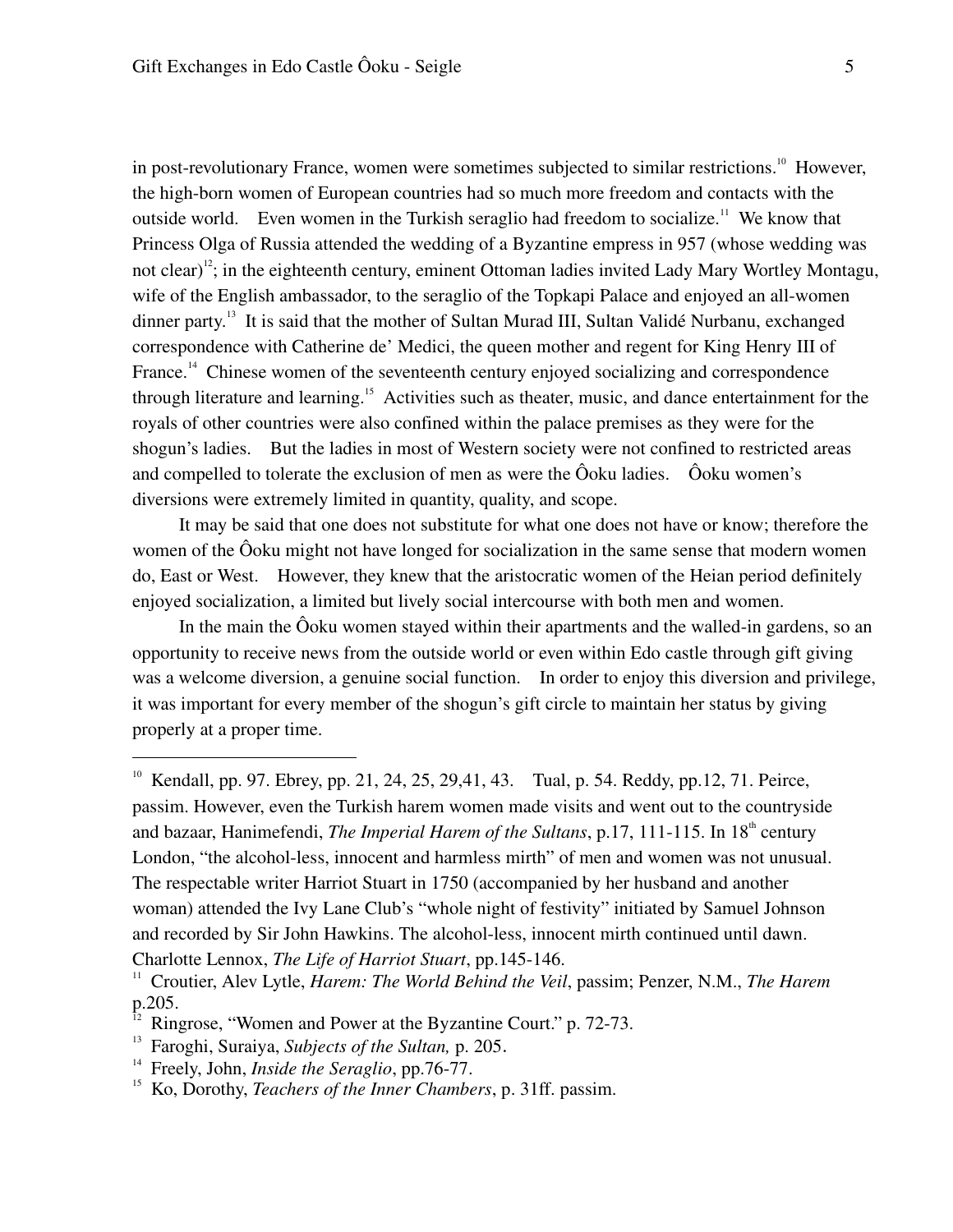In the early 1709, Shogun Tsunayoshi and Midai Nobuko died within a month of each other, and in the fall, Yae-himegimi's<sup>16</sup> husband fell ill, and two months later he died at the age of twenty-five. Yae-himegimi was a widow at age nineteen, and she took down her hair and was named Yôsen-in a month later. In the meantime, the new shogun Ienobu and his midai Hiroko moved into the main building of Edo castle, and all Tokugawa relatives and major daimyo presented them with gifts in congratulation.17 Screens, tea ceremony shelves, quilts, writing sets, reading desks, vases – the frenzy of gift giving took place between 11/1 and 11/7.

Yae-himegimi/Yôsen-in, could not participate because she was in mourning for her husband; but as soon as her obligatory mourning ended, she rushed to send proper gifts: a lacquered letter box filled with good writing paper to Ienobu, and lacquered decorative shelves for incense and an incense game set to Hiroko, accompanied by 2/1 (two kinds of fish and a pair of kegs of wine) respectively.18 She sent each of the three concubines of Ienobu five double rolls of colored *habutae* silk with 1/1 (one kind of fish and a pair of kegs of wine), and the recipients all sent back appropriate return gifts. Even in her grief, she had to follow the expected convention of gift giving because she was a member of the Tokugawa family. For the rest of her life until her death in 1746, as an adoptive daughter of a shogun, she remained a regular member of the gift-giving circle on all family occasions through three more shogunal reigns.

To this day, the Japanese as a nationality group are not as outstanding in their social skills or social intercourse as people from Western cultures who have developed such skills through centuries of sophisticated socializing. Dorothy Ko speaks of the educated women of seventeenth-century China "extremely skillfully exploiting the social and ideological fluidities to expand their own social and intellectual horizons."<sup>19</sup> In Japan, such a phenomenon was not seen until the nineteenth century in the outside world, but such excitement never occurred in the Ôoku.

If Ôoku ladies had a sense of socialization, it more or less denoted confirmation of the sense of "belonging" to an exclusive group, and this is the sense that gift-giving activities assured them. Sociologists and cultural anthropologists have repeatedly pointed out that the Japanese wish to belong to a group is particularly strong.<sup>20</sup> Albeit the warnings by scholars against

<sup>&</sup>lt;sup>16</sup> Yae-himegimi (1689 -1746) was the daughter of Takatsukasa Sukenobu and niece of Shogun Tsunayoshi's wife. She was adopted by Tsunayoshi and Nobuko and was married to the heir to the Mito Tokugawa, Yoshizane, in 1697.

<sup>17</sup> *Jikki*, 7:63 for gifts exchanged.

<sup>18</sup> *Jikki* 7:65, and *Manabe Nikki,* Hôei 6, 1709/11/21. Midaidokoro sent 20 hiki (double rolls) of *habutae* silk and 2/2 to Yôsen-in, and Osume and Okomu sent her 5 rolls of heavy crepe de Chine and 1/1 each.

<sup>19</sup> Ko, Dorothy, *Teachers of the Inner Chambers*, p. 33.

<sup>20</sup> Nakane Chie, *Japanese Society*, p. 3. passim. Lebra, *Patterns of Behavior*, pp. 22-37. Doi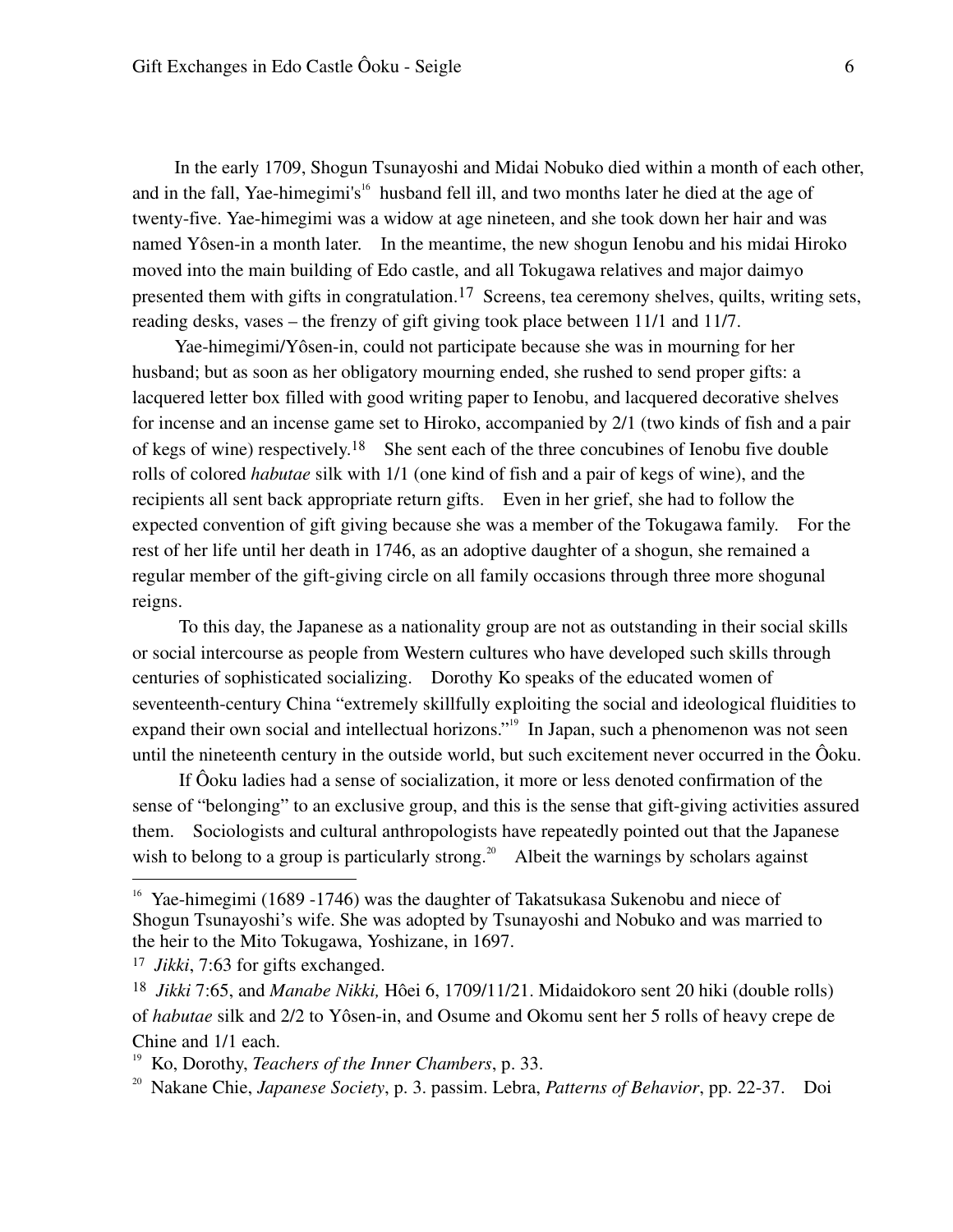constructing national character stereotypes in the mold of *nihonjinron* (discourses on Japanese)<sup>21</sup> one can safely say that individualization in Japanese society is a relatively recent and totally modern impulse, and that even today, the majority of Japanese, especially women, seem to feel more comfortable identifying with a group than acting as individuals.

As for socializing for the people beyond Edo castle, men and women of the merchant class (so-called townspeople, "*chônin*") or lower-middle-class samurai were much more familiar with social activities than the shogun and daimyo-class men and women. By the mid-eighteenth century, men from all strata of society belonged to various leagues and clubs.<sup>22</sup> Women commoners also belonged to organizations that offered female memberships, such as groups for poetry, haiku, flower arrangement, tea ceremony, music and dance, or savings clubs for specific religious purposes or traveling, and they went to the theater together as much as they could afford. Both men and women commoners had a distinct advantage over the men and women of the upper-class samurai society in the mid-Edo period where freedom and enjoyment of life were concerned<sup>23</sup>

 Of course gift giving for the upper-class women was a limited, imperfect way of assuaging desires for social contacts. In official courtesy gift giving, women of the Ôoku were deprived of autonomy for deciding on and selecting the recipients, occasions, and items to send. When a gift directive came from the bakufu councilors, an otoshiyori would show it to her mistress the midai and to the concubines in the gift-exchange circle, and she and other attendants would prepare the gifts designated in the notice. The communiqués recorded by the bakufu indicate that the otoshiyori often importuned the councilors with intentionally difficult questions concerning the gift content or the exact recipient or the time the gifts should be delivered. But the councilors dismissed most questions, telling the attendants to follow the precedents in the records because the particulars of the gifts had already been specified in them. These were

Takeo, *Amae no kôzô*, p.41. Katô Shûichi, "Nihon shakai…," p. 21-22, 29.

-

<sup>21</sup> E.g., Mouer, Ross and Yoshio Sugimoto, "*Nihonjinron* at the End of the Twentieth Century" pp. 238, 240. Befu, "Four Models," p. 220. Sugimoto Yoshio, "Kotae no nai hôteishiki" (Formula without an answer), passim. Minami Hiroshi, *Nihonjinron—Meiji kara konnichi made* (Theory on the Japanese – from Meiji to today), passim.

<sup>&</sup>lt;sup>22</sup> There were groups for martial arts, poetry (both Japanese and Chinese styles, serious and comical), games, Nô, singing, musical instruments, band (*hayashi*), flower arrangements, tea ceremony, or kickball (*kemari)*.

 $23$  However, Kyoto's aristocratic women definitely had more freedom than the upper-class samurai women. Shinanomiya Tsuneko's diary describes the free social life she enjoyed in the last forty years of the 17th century. Segawa (Seigle), *Kôjo Shinanomiya* , pp. 3, 9,11, 12-20; 24-27, passim. Seigle, *Shinanomiya Tsuneko*, pp. 4, 6,7, passim.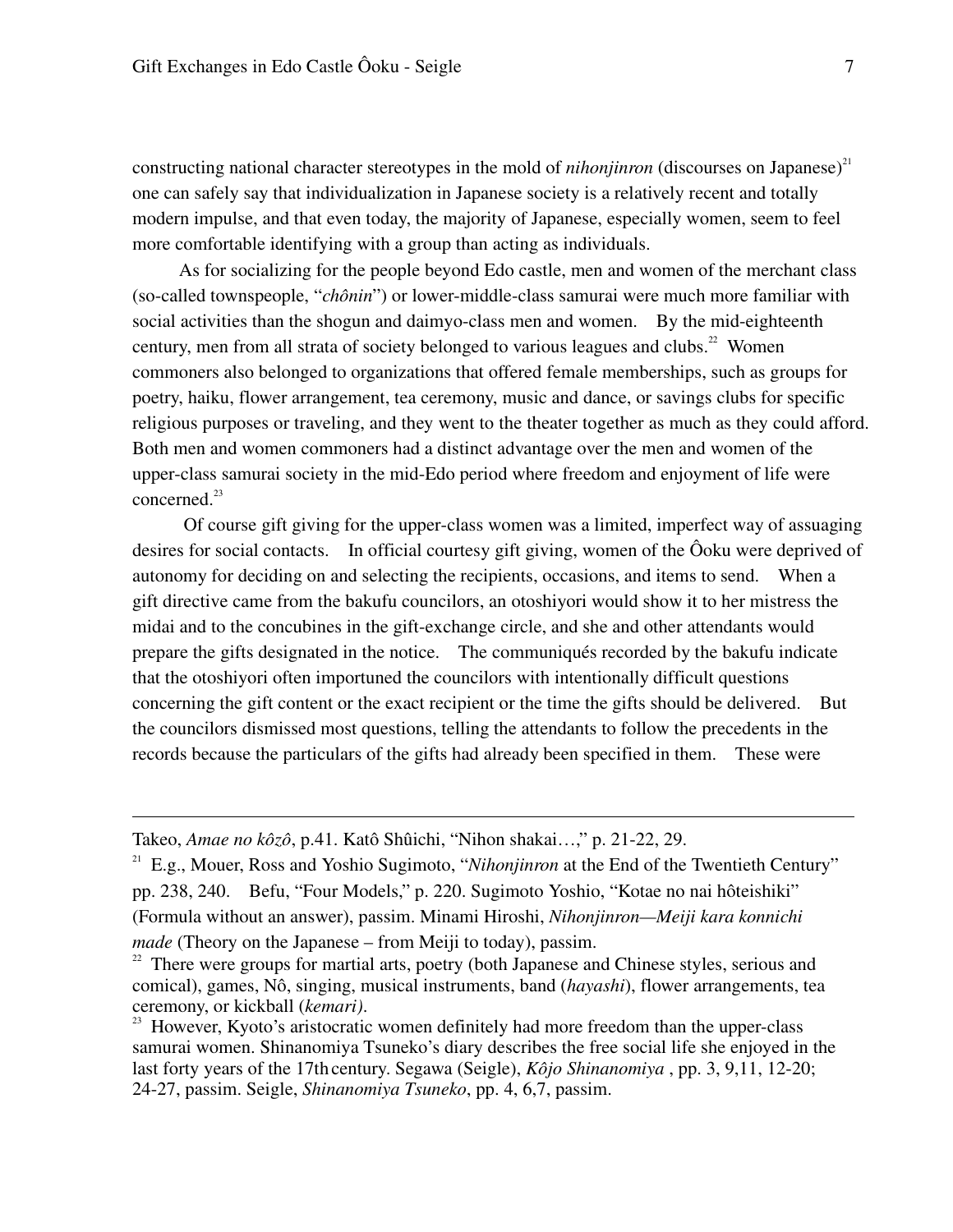-

examples of minibattles of the sexes: while women tried to overturn men's authority, men always managed to control the exercise of will by women.

The gifts of the Tokugawa family were given individually, never to or from couples or groups such as a husband and wife, or siblings of the same gender, or children or a family as a group. Even an infant, male or female not yet a year old, had to give and receive appropriate gifts as a member of the Tokugawa family, when an occasion required such participation. $24$ Here, the contradictory logic of the bakufu gave women a status equal to that of men. However, the bakufu's thinking was paradoxical. As pointed out already, while granting the status of individual to these women, the bakufu did not really give these women the freedom of selecting gifts on their own.

 When giving private gifts, however, even Ôoku women did have more freedom in deciding, choosing, and giving whatever gift they wished to give where official occasions and duties did not enter the picture. This was amply seen in Shinanomiya's diary (*Mujôhôin-dono gonikki*) with her records of a constant flow of gifts from her daughter Hiroko and Hiroko's husband, the sixth shogun Ienobu, including life-size dolls for her granddaughter.<sup>25</sup> Hiroko would send individual gifts to everyone in her family including the maids, sometimes on consecutive days.<sup>26</sup> This indicates the considerable freedom she had for giving private gifts to her natal family members. But these gifts, too, were substitutes for her longing for the family she had not seen since her departure from Kyoto at the age of thirteen. As a young girl, she had witnessed her mother's and aunts' free socializing among Kyoto royalty/aristocracy. Not only Hiroko, but all midai and jôrô from Kyoto had freer social life before they came to Edo and must have felt deprived in the Ôoku.

 It is interesting that under the sixth shogun Ienobu, female members of the Tokugawa family began to participate in socio-religious activities even more than under Tsunayoshi. On more occasions they participated in memorial services of family members by offering more than the customary gift of money, other accouterments for Buddhist services. For example, when Tsunayoshi's mausoleum was completed on the maple hill (Momijiyama) on the grounds of Edo castle, Midai Hiroko donated twenty Buddhist banners, Zuishun-in

 $24$  E.g. When Tsunayoshi's midai Nobuko visited the Mito mansion after Yae-himegimi gave birth to Miyo-hime, in return for Midai's gifts to everyone, everyone presented gifts to her, including Miyo-hime, barely two weeks old. *Jikki*, 6: 688, Hôei 5, 1708/2/18.

<sup>25</sup> Segawa Yoshiko (Cecilia Segawa Seigle), *Kôjo Shinanomiya no nichijô seikatsu* (The everyday life of Imperial Princess Shinanomiya: Reading the Mujôhôin-dono diary), pp. 53, 222-223, 242.

<sup>26</sup> *Mujohoin-dono gonikki* (1666-1700), ms. Genroku 6, 1693/8/26, 8/29, 9/4; Genroku 8, 1695/1/24, 1/25; 6/30, 7/1, 7/3, etc.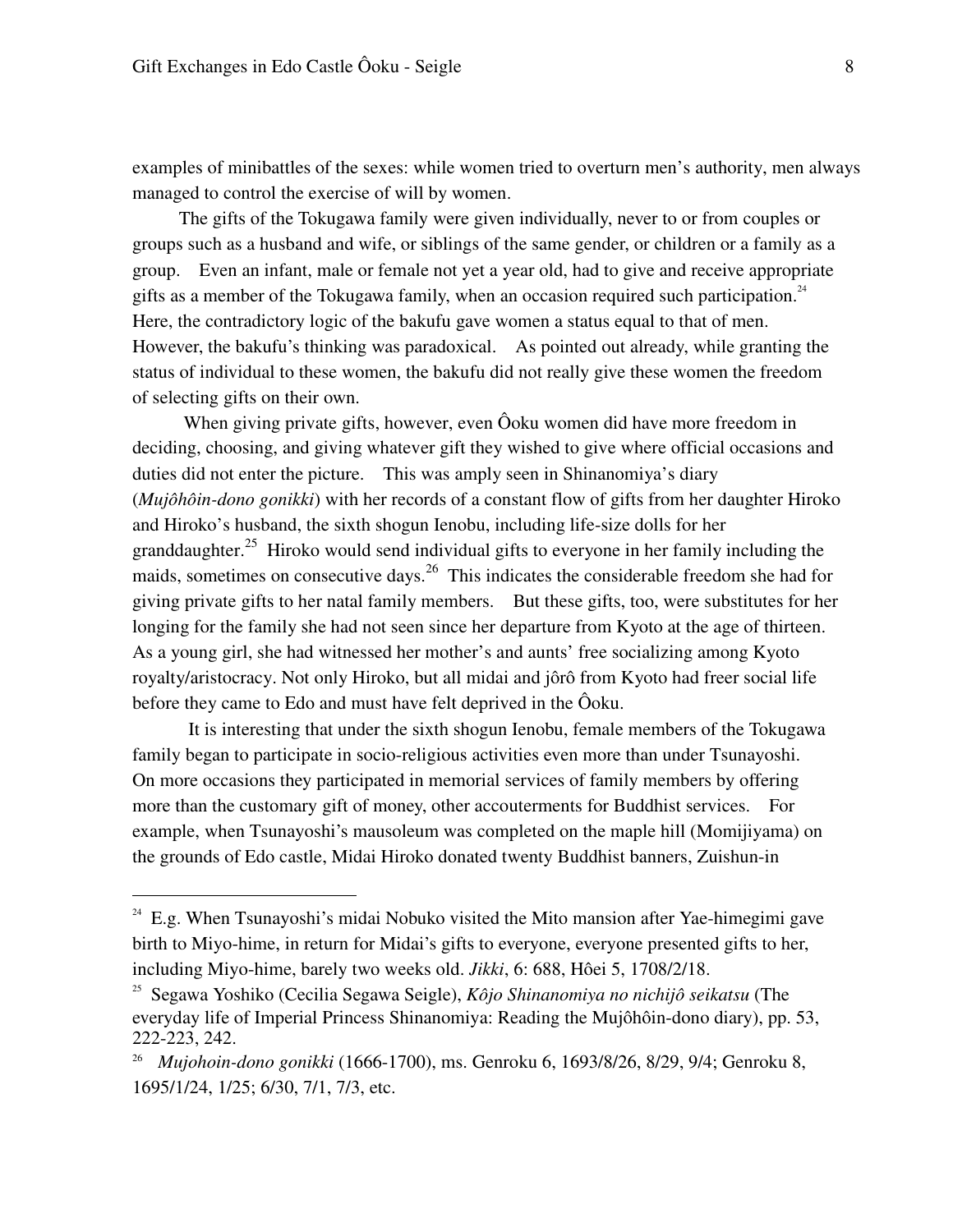(Tsunayoshi's concubine No. 1, Lady Oden), a purple tablecloth, Yae-himegimi, eight banners, Matsu-himegimi (Tsunayoshi's adoptive daughter No. 3), four *keman* (decorative Buddhist hangings), Take-himegimi (Tsunayoshi's adoptive daughter No. 4), a light blue tablecloth, and Jukô-in (Tsunayoshi's concubine No. 2, Ôsuke), an incense burner.<sup>27</sup>

Because Ienobu maintained close contacts with all these ladies of the gift circle by sending them thoughtful seasonal gifts of flowers, clothes, fruit, fish, money, and other items on each occasion, they must have been more aware of human contacts. Their participation in religious offerings in addition must have given them a sense of dignity and social and cultural significance, as well as an assurance in their membership in the closed society.

 The social aspects of gift exchange seem to have increased even more in the reign of the child shogun Ietsugu. On the day of his shogunal investiture, the emissaries from Kyoto announced the promotion of Ienobu's widow Ten'ei-in to the First Rank Junior (Ju-ichi-i),  $^{28}$ the same rank Tsunayoshi's mother Keishô-in was honored with eleven years earlier. This celebration is interesting in that it involved many more women than those of the inner circle. Whereas Keishô-in's gift exchange in 1702 listed numerous people from the Kyoto court, Ten'ei-in's celebration included almost entire roster of Kyoto royalty/aristocracy and major temples from Kyoto but also many Tokugawa female relatives who remained from the two previous reigns. On this occasion the child shogun Ietsugu, Ten'ei-in, and Gekkô-in sent and received gifts also to and from unrelated daimyo: Maeda, Shimazu, Date, Asano, and even Yanagisawa, as well as their respective wives. The crisscrossing of these gifts with appropriate protocol and gradations had an aspect of absurdity and frenzy, since the gift givers were basically exchanging the same items, such as money (silver pieces), rolls and rolls of silk fabrics, and 3/2, or 2/2, or 2/1, or 1/1 meaning so many kinds of fish and so many pairs of wine kegs.

 This occasion, generating a tremendous amount of gift exchange, presented an appearance of vigorous and complex social activities like a square or folk dance where everyone criss-crosses to dance with everyone else. The ladies must have felt their definite place in the samurai-aristocratic environment in relation to this particular shogun, no matter how young and innocent he was. It is interesting to speculate where the idea and the directive including so many came from, because it was an unusually liberal move to open up the privileged list. Certainly not from the very young shogun; could it be Ten'ei-in, whose mother Princess Shinanomiya (wife of Konoe Motohiro) was an important social figure in Kyoto in the late seventeenth century; or possibly Gekkô-in, who craved attention and recognition as the child shogun's mother—the winner of the heir production race among the

<sup>27</sup> *Jikki*, 7: 115. Hôei 7, 1710/8/26.

*Jikki*, 7:310-312. Shôtoku 3, 1713/4/2. Thereafter, she was called Lady of the First Rank.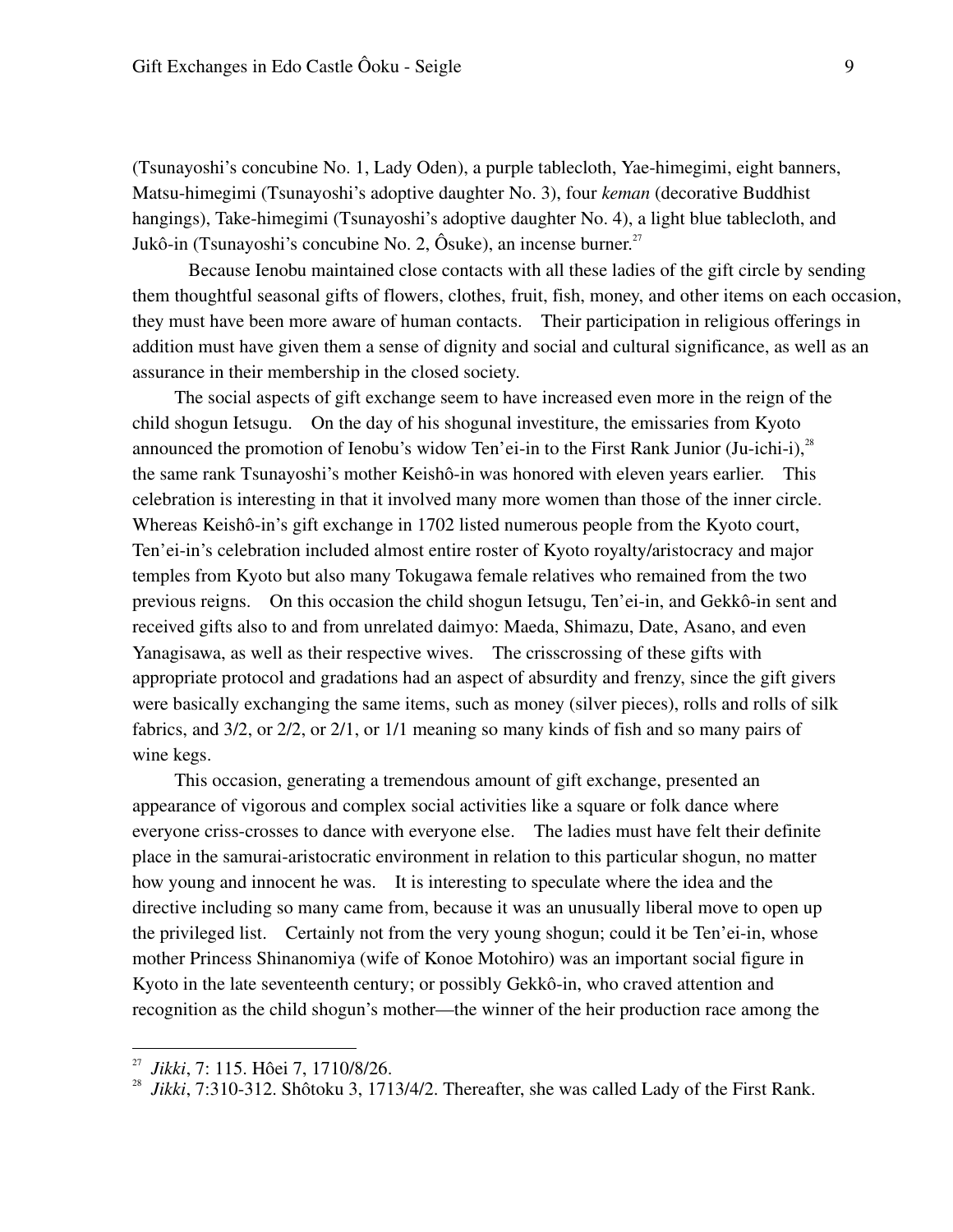several concubines of Ienobu? Or was it simply the shogun's councilors who were usually staid and conservative?

 Granted, there is no way of knowing whether these women considered it important to be included in the gift-exchange circle. But any modern-age observer who studies the countless lists of gift exchanges in the bakufu records will see that this was a pattern of investing these women with a small measure of ritual socialization and a method of official recognition of their place in the Tokugawa inner circle.

#### **Gift-Defined Hierarchy**

Gift obligations for both men and women were ruled by social and political positions in the hierarchical structure of the Tokugawa world. Giving and receiving, reciprocity or the lack of it, and the quantity and quality of gifts, were determined by the giver's relationship to the recipients in the hierarchy, from the shogun on down. All shoguns definitely differentiated the amounts and values of gifts they sent to the emperor, retired emperor, empress, crown prince and on down in Kyoto, or to their vassals of various ranks and importance. Therefore, the political and social hierarchy and the hierarchy of gift giving confirmed and solidified each other. What was appropriate for the lesser vassals was not appropriate for the top daimyo of the nation.

 Among women, as official head of Ôoku the shogun's midai almost always occupied the top of the giving and receiving lists, warranted by her high birth and the acknowledged ceremonial status of her marriage. While the hierarchical positions of women in the Ôoku ruled the amounts and level of gifts, their positions were not necessarily permanent and *could* change by a shift in their circumstances. For example, Keishô-in, mother of the fifth shogun Tsunayoshi, followed Midai Nobuko on the list until 1702/3/9. On that day the Imperial Court conferred on her the rank of First Rank Junior, and the order on the list reversed, because Nobuko – like nearly all midaidokoro -- held the Third Rank. However, although the order of importance changed, Keishô-in and Midai Nobuko usually gave and received equivalent gifts.

 Another anomaly occurred toward the end of the Tokugawa period in late 1866, after the fourteenth shogun Iemochi died and his midai Kazunomiya took the veil and was named Seikan'in-no-miya. The fifteenth shogun Yoshinobu's wife Mikako should have headed the list, because she was the legitimate wife of the reigning shogun; but, she was called *gorenjû* (name for the wife of a shogunal heir and the wives of Tokugawa collateral heads, meaning the lady behind the screens) rather than *midaidokoro* for a long time, and the list was headed by Seikan-in-no-miya followed by Tenshô-in, widows of the two previous shoguns. To congratulate Yoshinobu for conferment of the shogun title, daimyo were commanded by the bakufu to give scaled monetary gifts to the following personages in the following order: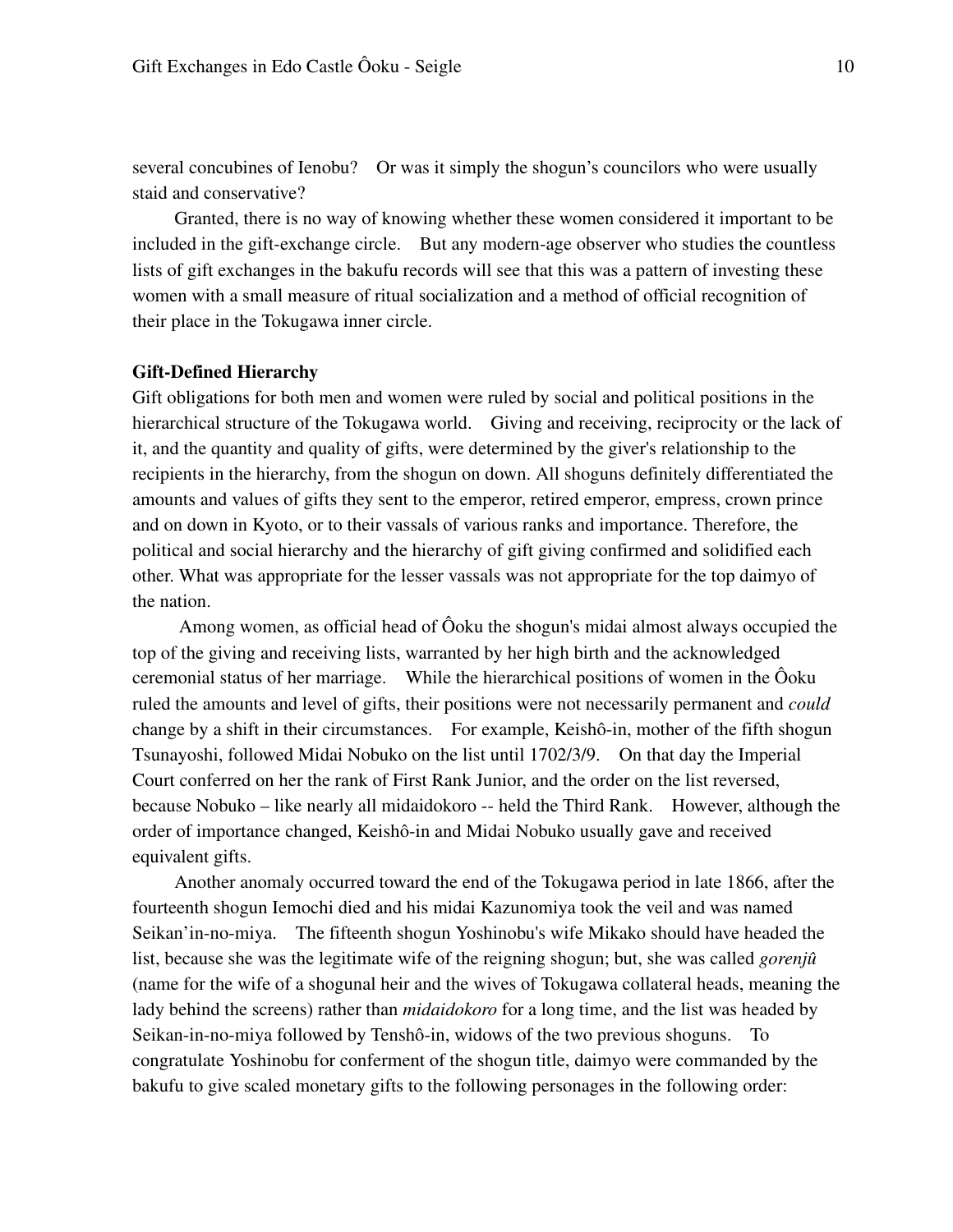Seikan-in-no-miya (widow of the 14th shogun Iemochi) Tenshô-in (widow of the 13th shogun Iesada); *Gorenjû* Mikako (wife of the 15th shogun Yoshinobu) Honju-in (Mother of the 13th shogun Iesada) Jitsujô-in (Mother of the 14th shogun Iemochi)<sup>29</sup>

This list was used again and again, but on some occasions, the last two ladies were not included, presumably because of their low birth.

 On other gift giving occasions, the list ranked the same three ladies at the top, followed by the shogun's three daughters, who preceded the last two mothers on the list, both socially inferior of the shogunal daughters.<sup>30</sup> This second list was official and stable, each person positioned according to the social hierarchy, and within the same level, according to age in descending order. For example, although Aki-himegimi was the daughter of Prince Arisugawa and socially above most of the other women, she was an adopted daughter of the twelfth shogun and married to an Arima, less important daimyo than the Matsudairas, Maeda, Shimazu, or Date, and therefore listed after all the daughters of the eleventh shogun, arranged by age. The same list also continued in effect for some years for the shogun's gifts to the ladies. $31$ 

 Mikako's title was officially changed from *gorenjû* to *midaidokoro* by a bakufu memorandum on  $1867/9/27$ <sup>32</sup> Accordingly, the list of gifts from the shogun Yoshinobu presented to all the ladies (of the second list) the next day used the title *midaidokoro* for the first time, quite long after Mikako entered the Ôoku.

 The mother of the shogun's heir usually followed the midai immediately, regardless of her social position or seniority. The rest of the concubines were listed according to seniority. Exceptions did occur, such as Jitsujô-in (mother of Shogun Iemochi) who was placed last in

-

<sup>32</sup> *Zoku jikki*, 5: 268. Keio 3, 1867/9/27.

<sup>29</sup> *Zoku jikki*, 5:109, 1866/12/16.

<sup>30</sup> *Zoku jikki,* vol. 5. 1866: 12/23,12/29. 1867: 1/1, 5/2, 6/17, 8/2, 8/17, 9/4, etc. Seikan-inno-miya; Tenshô-in; *Gorenjû,* Yô-himegimi (Ienari's daughter, Mrs. Matsudaira [Maeda] Nariyasu); Sue-himegimi (Ienari's daughter, Mrs. Matsudaira [Asano] Naritaka); Seikô-in (Ienari's daughter, Kiyo-himegimi, widow of Sakai Tadanori); Seijun-in (Ienari's daughter, Naga-himegimi, widow of Hitotsubashi Naritsura); Aki-himegimi (Princess Aki of Arisugawa, wife of Arima Yoshiyori); Honju-in (Mother of Iesada); Jitsujô-in (Mother of Iemochi).

<sup>31</sup> e.g. *Zoku jikki*, 5: 216-217, Keiô 3, 1867/7/7. *Tokugawa shoka keifu* 1:114, also shows Ieyoshi's gift circle hierarchical order placing Aki-himegimi (Princess Arisugawa Akinomiya) second from the bottom, preceded by eight daughters of Ienari, above only one daughter of Ieyoshi born in 1842 and died 1843.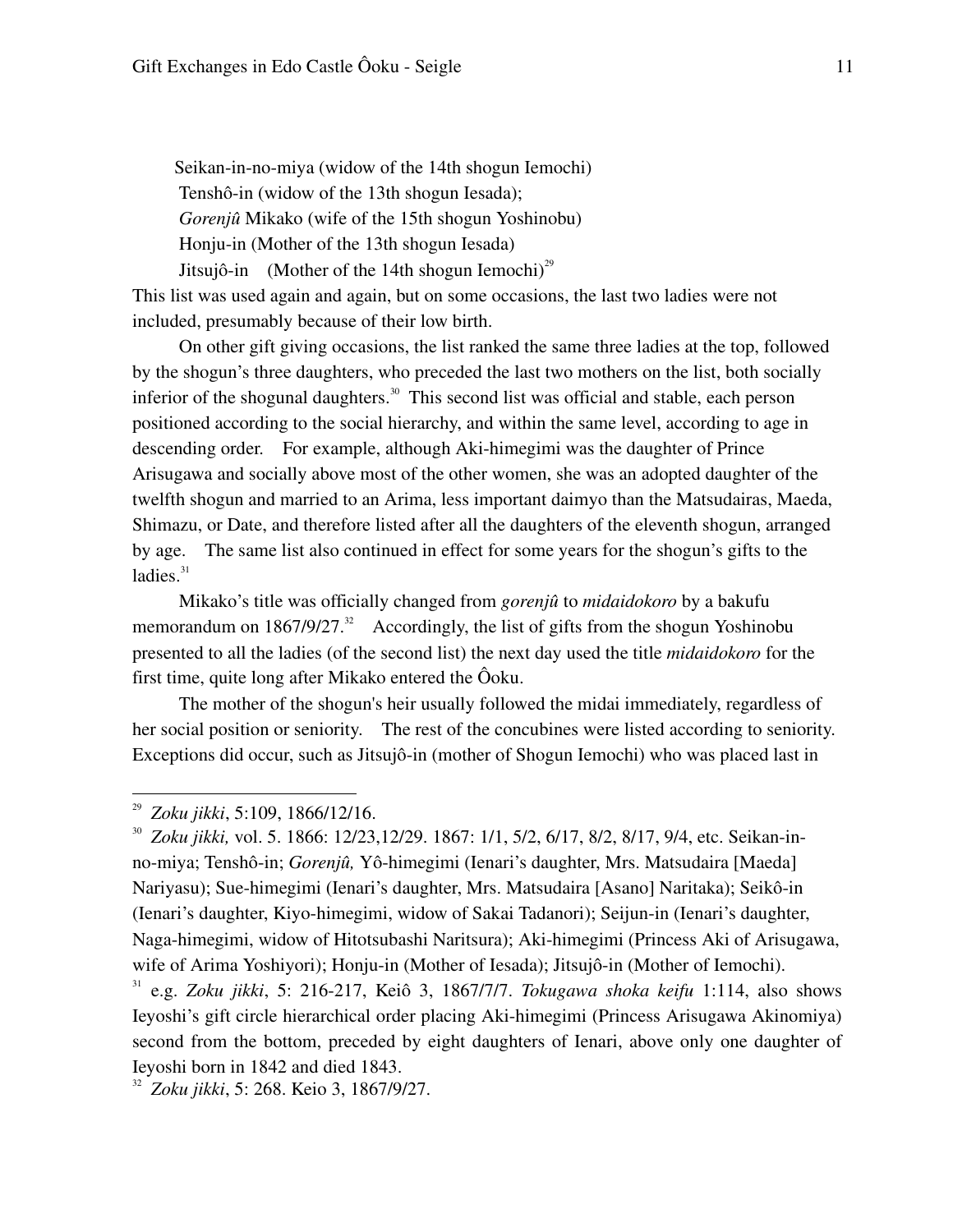both lists, and also the concubines of the sixth shogun Ienobu. Jitsujô-in was said to be frivolous and drunk from morning hours on, $33$  probably the reasons why she was banished to the end of the list.

 The sixth shogun Ienobu had an unusually large Ôoku, because of the previous shogun Tsunayoshi's surviving concubines and adopted daughters, and the order of names in his gift list was not what one would have expected to be:

- 1. Midaidokoro Hiroko (Later Ten'ei-in)
- 2. Zuishun-in (Oden), the Late Shogun Tsunayoshi's No. 1 concubine
- 3. Yôsen-in (Yae-himegimi), Tsunayoshi's No. 1 adopted daughter
- 4. Matsu-himegimi, Tsunayoshi's No. 3 adopted daughter
- 5. Take-himegimi, Tsunayoshi's No. 4 adopted daughter
- 6. Okomu (Oheya\*), current Shogun Ienobu's No. 1 concubine (mother of the first son who died)
- 7. Osume (new Oheya\*), Ienobu's No. 2 concubine (mother of the  $2<sup>nd</sup>$  son who died)
- 8. Sakyô, Ienobu's No. 3 concubine (Gekkô-in, mother of the only surviving son)
- 9. Jukô-in (Ôsuke), Tsunayoshi's No. 2 concubine
- 10. Seishin-in (Shinsuke), the lat concubine of Tsunayoshi
- 11. Miyo-hime, daughtger of Yôsen-in (Yae-himegimi) and Mito Yoshizane;

although strictly speaking Miyo-hime was not a member of the main house of Tokugawa, her name was sometimes added, showing how her mother Yôsen-in (Yae-himegimi) was regarded. Seishin-in was sometimes eliminated perhaps for her less-than commendable personality and behavior. (Discussed in Chapter VII of my Ôoku ms: Scandals of Shogunal Concubines). \*Oheya was a concubine who conceived a shogun's baby.

The first concubine of Ienobu gave birth to the first-born expected to be Ienobu's heir, but she was the sixth on the list (although the list was made before the boy died). Ienobu's third concubine Sakyô (Gekkô-in) whose son Nabematsu eventually became the seventh shogun, was believed by many to be the shogun's favorite, but she was the eighth on the list. Even after the first two boys died, the hierarchical order of Ôoku women did not change but remained constant in various documents, $34$  with Sakyô's name following two concubines with seniority. Not until two months after Ienobu's death, after his mementos had been distributed to the ladies of the Ôoku, was the order finally changed and Sakyô/Gekkô-in moved up to follow Ten'ei-in.<sup>35</sup>

<sup>33</sup> *MEZ*, 3: 200-201; 8: 48-49.

<sup>34</sup> See *Manabe nikki*,1709/8/4; 1709/8/6; 1709/8/21; 1709/9/3; 1709/9/13; 1709/11/2; 1709/11/4; throughout 1709, the order is the same. 1710/11/1, (*Jikki*, 7: 133); 1711/1/26 (*Jikki*,

<sup>7: 144); 1711/2/9 (</sup>*Jikki*, 7: 146); 1711/6/22, (*Jikki*, 7: 168); 1712/4/7, (*Jikki*, 7: 222).

<sup>35</sup> *Jikki*, 7: 282. Shôtoku 2, 1712/11/29.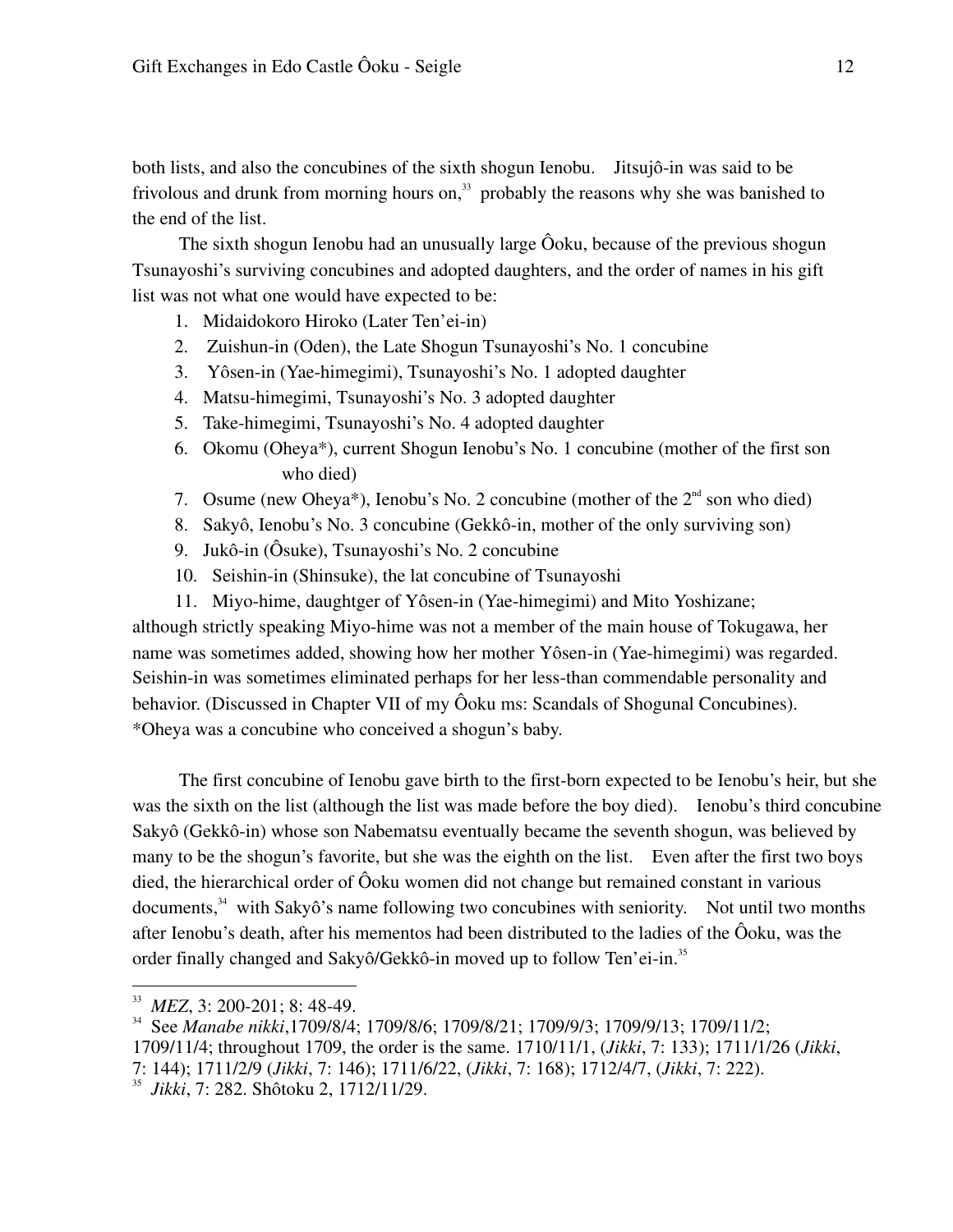As is clear from the above examples, even when the official hierarchical placement was not formally announced, everyone was made aware of it by various memoranda issued by the bakufu councilors to the Ôoku ladies, in which their names were addressed in descending order.

#### **Gift Obligations under Tsunayoshi - Inheritance Gifts**

This section includes substantial discussions of men because of their obligations of gift giving to the ladies of the Ôoku. As noted earlier, the fifth shogun Tsunayoshi was particularly fond of giving and receiving gifts, as exemplified by his establishing the not-too-felicitous custom of building daughters' wedding trousseaux and wedging it into a bakufu tradition. In addition, he collected valuables on every possible occasion from his vassal daimyo despite the fact that they were in a permanent state of financial hardship. They were obliged to maintain a standard number of regular army men and pay their stipend; their fief land often suffered from bad weather and resulting famine; the bakufu often sent an inspection team for re-evaluation of tax obligations, and their fief land generally tended to diminish in size; the expenses in Edo for each daimyo generally came to 70-80% of the total cost of domain operation. For example, the Shônai domain's total operational cost from 1702-1706 was 198,400 ryô, of which  $82\%$  (162,500 ryô) was for expenses in Edo.<sup>36</sup> The expenses in Edo included gifts to the shogun regularly on arriving there from their domains and leaving.<sup>37</sup> They were also habitually charged for building and repair work of public and private infrastructures and edifices for the shogun.

 Tsunayoshi's extravagance may be difficult to believe from the description of the early days of his rule when he assiduously eliminated all extra expenses in every aspect of bakufu operation, from the destruction of the luxury boat Atakemaru built by his father Iemitsu to not using fine fabric for his own garments and wearing old and soiled clothes.<sup>38</sup>

 One example of Tsunayoshi's almost coercing gifts was on the occasion of a daimyo's death and his estate and title passing to his heir. In the days of the first shogun Ieyasu, there were few examples of someone choosing to present his father's memento to the shogun. For example, Lord of Chikuzen (present Fukuoka) Kuroda Nagamasa presented to the retired shogun Ieyasu his father Josui's two fine swords, one by Bizen Nagamasa and the other by Bizen (Osafune) Nagamitsu, and a tea caddy called "*Ki no maru* [or *Ko no maru*]." To the second shogun Hidetada (1578-1632), he presented a copy of the classic *Azuma Kagami* previously owned by Hôjô Ujimasa (1538-1590). Since the days of Ashikaga shoguns (1338-1573), there were occasionally ritualistic visits and

<sup>36</sup> Fujino Tamotsu, "Daimyo no keizai seikatsu"(Economic life of daimyo), in *Bushi no seikatsu*, p. 96.

<sup>37</sup> *Ofuregaki Kanpô shûsei*, pp.92-93, show the standard gifts to be presented to the shogun.

<sup>38</sup> Bodart-Bailey, *Dog Shogun*, pp. 94-95.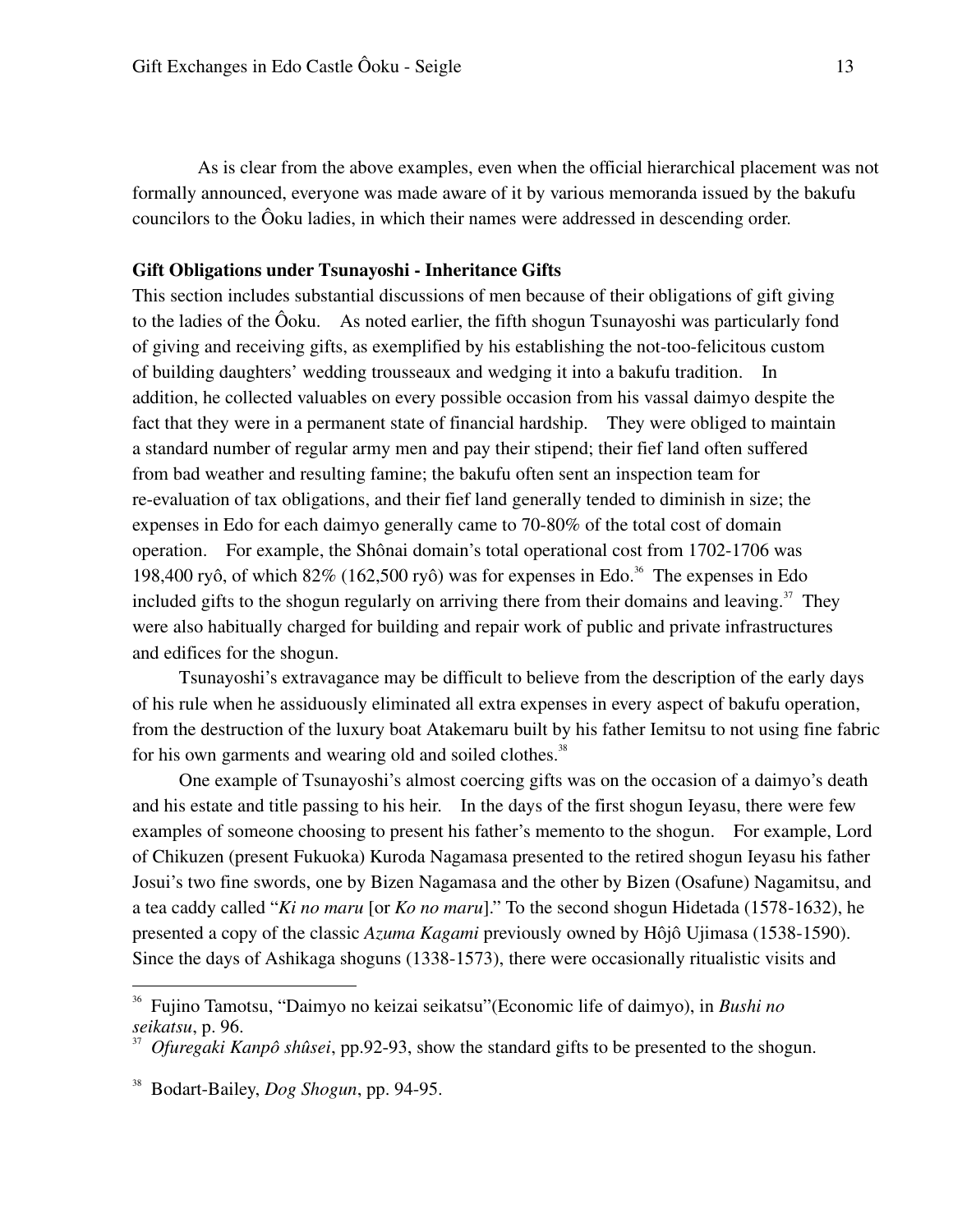exchanges of gifts of swords and other arms between a shogun and a vassal, by which the loyalty of the vassal to the shogun was symbolically confirmed.<sup>39</sup> But in time, this type of gift seems to have taken on less pure, ulterior motives, though still voluntary on the part of the vassal. The retired Lord of Higo, Hosokawa Tadaoki, wrote to his son on several occasions revealing the reason for the extravagant gifts the above-mentioned Kuroda Nagamasa presented to Ieyasu and Hidetada; Kuroda was ambitiously working to bring about the marriage of his two daughters to Hidetada's sons Takechiyo (later Shogun Iemitsu, 1604-51) and Kunichiyo (Tokugawa Tadanaga), and failing that, he hoped at least one daughter would marry the Mito Tokugawa's head.<sup>40</sup> Kuroda failed in this attempt also because the Mito Tokugawa head, like the shogun and other collateral Tokugawa heads, took brides from royalty or aristocrats. He evidently had such ulterior motives in presenting these and other frequent gifts. On this occasion Ieyasu in return presented Kuroda with 200 pieces of silver toward his father's memorial service. But as was pointed out by the Italian Jesuit missionary Alessandro Valignano (1539-1607), Japanese lords made sure that they received "something worth twice as much as whatever" they gave their inferiors. $41$ 

 The number of daimyo who presented gifts to please the shogun probably increased in the time of Iemitsu, who gave very generous gifts himself; but the daimyo's giving was not considered compulsory. Under Tsunayoshi, the voluntary gifts of precious family heirlooms of his vassals to the shogun at the time of daimyo's promotion, retirement, and inheritance increased greatly and presented an aspect of compulsory giving, which could not have happened without signs of encouragement from the shogun. An atmosphere prevailed that obliged the daimyo to collect treasured paintings, sculptures, calligraphy, objets d'art, tea ceremony paraphernalia of note, and classical literature or anthology handwritten by emperors, royalty or celebrated calligraphers among Kyoto nobility. Tsunayoshi countenanced these gifts, and although these were strictly nonreciprocal, one-sided gifts, and ostensibly presented by free will, the daimyo actually felt obliged to give up family treasures.

 The value of the gifts a daimyo gave had nothing to do with his rank. It was largely ruled by the personal wealth of the daimyo and what had been collected by his forebears. In a semi-voluntary situation such as this, the daimyo who wanted to impress the shogun favorably would present him with the very best of the family heirlooms. If there was nothing in the heirlooms, from vanity and a desire to ingratiate himself he might have newly acquired something unusual and valuable and pretended it had come to him from his father or grandfather. Possession and purchasing of fine objects generated much competition since the

<sup>39</sup> Takano Toshihiko, p. 99.

<sup>&</sup>lt;sup>40</sup> *Hosokawa-ke shiryo*, Vol.1: Letters 207, 212, 215, 217; Vol. 8: Letters 16 and 36.<br><sup>41</sup> Moran LE *The Japanese and the Jesuits – Alessandro Valignano in sixteenth-center* 

<sup>41</sup> Moran, J.F., *The Japanese and the Jesuits – Alessandro Valignano in sixteenth-century Japan*. pp.136-137.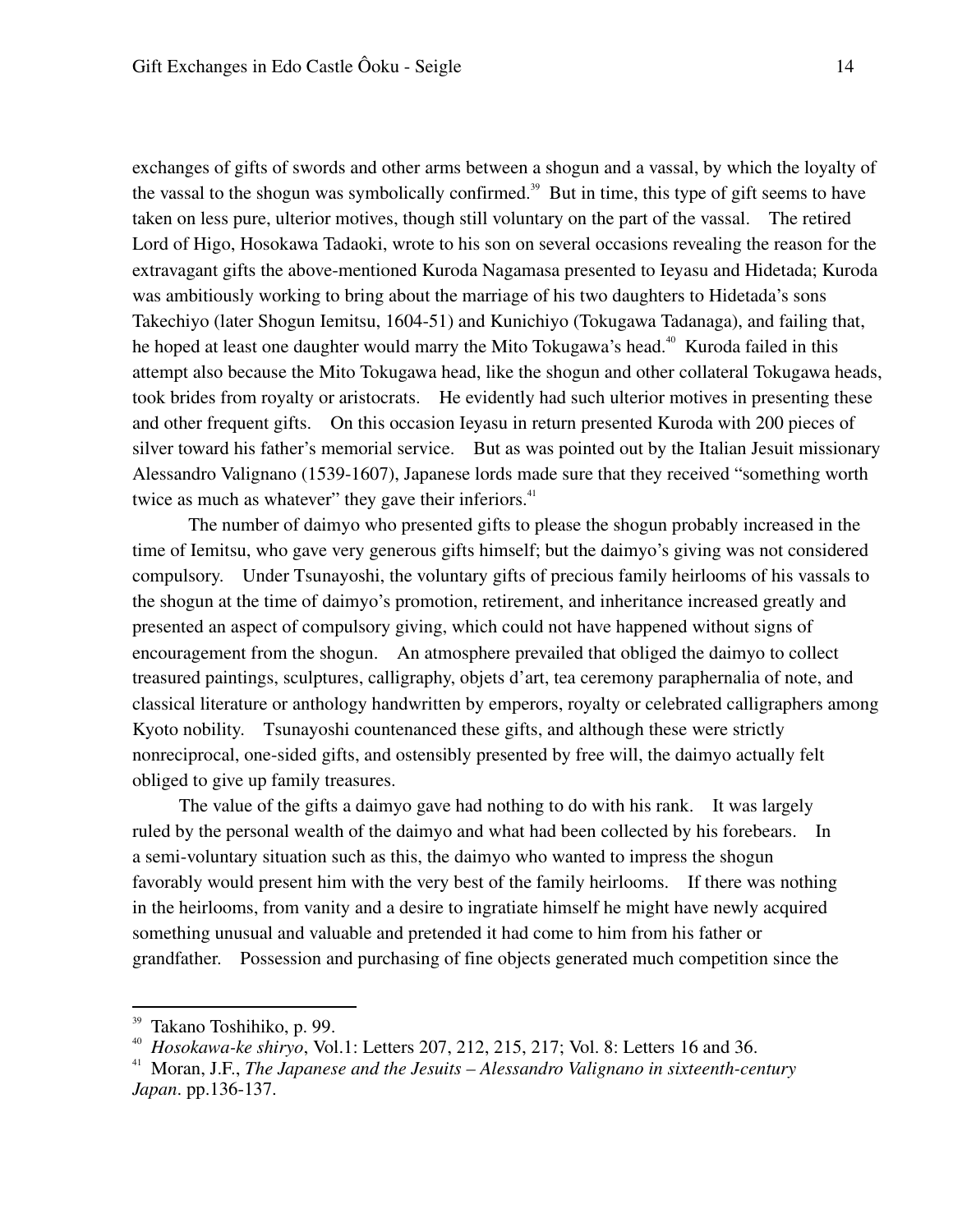days of Ieyasu.<sup>42</sup> Shogun Tsunayoshi's appreciation of finer objects encouraged such acts.

 One noteworthy fact was that Tsunayoshi issued a directive insinuating that gifts be presented not only to himself but also to his ladies. Before Tsunayoshi's reign, the third shogun Iemitsu's wife Lady Nakanomaru received one gift from a daimyo, and the fourth shogun Ietsuna's midaidokoro Princess Akiko received such gifts several times, but generally daimyo did not feel obliged to give to the midai and other ladies. Under Tsunayoshi, a record is found of the 1696 notice to the daimyo : "When presenting gifts to Midaidokoro, Lady Keishô-in, Lady Kotani (No. 1 concubine, Oden), and Tsuru-himegimi, one should present himself to a councilor or a staff member among his acquaintances and follow his instructions. There should be no presents to any others. If [return] gifts are sent by these personages, one should present oneself to a councilor or an acquaintance [in the administration] to express gratitude $\ldots$ ."

Tsunayoshi thus suggested that daimyo's presents be extended to the ladies, and daimyo obediently added such gifts although they could hardly afford this largesse – they could not afford it but felt pressed to give, and many precious objects of art began to stream into Tsunayoshi's and his ladies' treasury.

Among all midais through the history of the Tokugawa dynasty, Tsunayoshi's wife Nobuko was the leading receiver of valuable and artistic gifts, thanks to her gift-loving husband, who remained in power for close to thirty years. As to the items of presentation, the daimyo must have had a fixed idea that Nobuko, a Kyoto aristocrat, loved classical poems and anthologies handwritten by royalty and aristocrats. She was given dozens of imperial anthologies calligraphed by emperors and aristocrats in their famed handwriting, as well as fine paintings by the best masters of the Kanô school and rare imported works of Chinese masters. Nobuko received at least 51 copies of the most popular of the classical anthologies, *Kokinshû*, whereas Keishô-in received 9 copies and the sixth shogun Ienobu's midai Hiroko, 8 copies of the same respectively*.* Nobuko and Hiroko received many duplicate items, calligraphed by the same emperor or celebrated nobles. This does not necessarily signify that they were forgeries (though some might have been), but certainly indicates that the impoverished aristocrats of the Muromachi and Sengoku periods were occupied with copying anthologies to supplement their income.

 There might have been token return gifts from the ladies, although presumably they always acknowledged the gifts and thanked the donor; but basically these were nonreciprocal, one-way gifts. In consequence, most vassal daimyos and the husbands of the shogun's daughters were

<sup>42</sup> *Buya shokudan*, pp. 440-441. *Hosokawa monjo*, vol. 1: letters 148, 199, 262; vol. 2: letter 328; vol. 3: letter 740.

<sup>43</sup> *Jikki*, 6:266. 1696/7/10. *Ofuregaki Kanpô shûsei*, p. 98, #124, 1696/7th month. This order was repeated on 1704/12/15, *Jikki*, 6:558.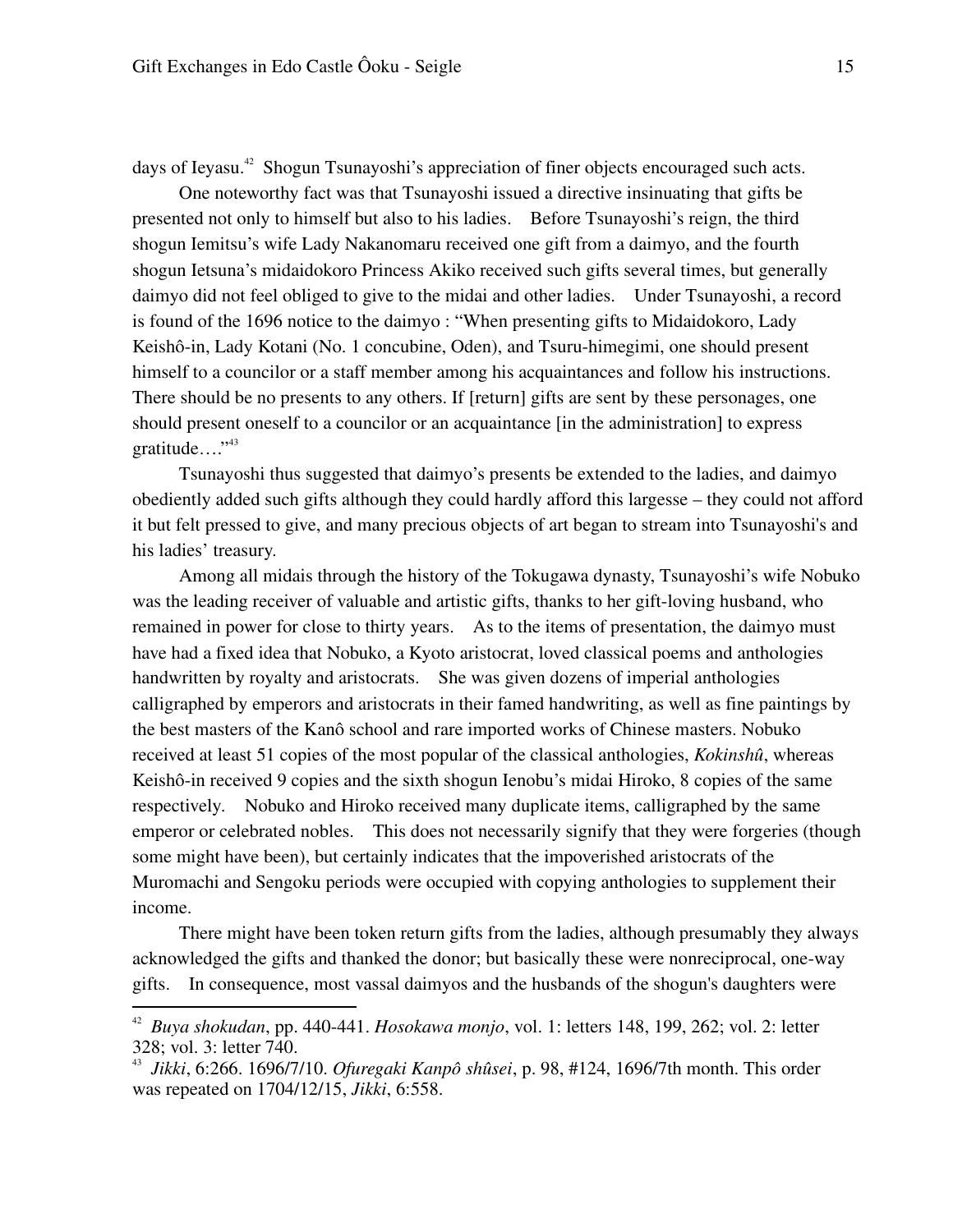usually heavily in debt. Even before Tsunayoshi's time, under the reign of Iemitsu, letters of reputedly wealthy Hosokawa Tadaoki (520,000 koku) and his son Tadatoshi show that they were constantly borrowing money from each other and from their relatives.<sup>44</sup> But the Hosokawas' need of money was not yet due to the coerced gift giving to the shogun; the tea ceremony was the rage in the early seventeenth century, and the so-called *meibutsu* (tea ceremony paraphernalia with outstanding provenance), items such as cups, tea caddy, or teakettle were sought out for their own collections.<sup>45</sup> The *meibutsu* were the kind of gifts Tsunayoshi countenanced. These items could skyrocket family expenses.

 The custom of presenting inherited objects to the shogun and his ladies continued through the next two shoguns, and even the early years of the eighth shogun Yoshimune.<sup>46</sup> Yoshimune's vassal daimyo must have found out his simple taste and preference for martial arts, because the daimyo's inheritance gifts began immediately to change to one sword, with only a few cases of an additional article such as a painting or a tea caddy. These, too, began to diminish, and in 1723 Yoshimune decreed the abolition of this custom altogether as part of his overall reform of extravagant gift and return-gift giving. $47$ 

#### **Formulas for Gift giving**

-

In 1620, the youngest daughter of the second shogun Hidetada and Midai Oeyo, Masako, married Emperor Gomizunoo in a grand-scale wedding of extraordinary importance. Her trousseau was sumptuous and required an extremely large portage and long procession from Edo to Kyoto. The dowry of 10,000 ryô in silver was issued by the bakufu and her father, not collected from the vassal daimyo.

 What is interesting about that time was the inchoate sign of what I term "a formula giving," a sign of impersonal standardization and formalization of mainly monetary gifts. A communiqué issued on 1620/8/28 stated "In congratulation on the wedding of the imperial

<sup>44</sup> *Hosokawa-ke shiryô*, Vol. 1, Letters 67, 145; Vol. 2, Letters 445, 450; Vol. 7, Letter 1813. Sansai's father Hosokawa Yûsai had to pawn his tea ceremony *meibutsu* to borrow money. Daidôji Yûzan, *Ochiboshû* (Ôraisha version), p. 143.

<sup>45</sup> *Hosokawa-ke shiryô*, vol.1, Letters 67, 145, 148; vol. 2: letters, 158, 445, 450; vol. 7: Letter 1813. Hidetada begged for a *meibutsu* in Ieyasu's possession. Keichô 17, 1612/3/26, *Jikki* 1: 581.

<sup>46</sup> e.g., Kyôhô 1, 1716/7/5, Torii Tadahide's younger brother presented mementoes of his late brother to Yoshimune, Ten'ei-in, Gekkô-in, Zuishun-in, Take-himegimi, and Jukô-in. *Jikki*,  $8:20-21$ .

<sup>47</sup> On Kyôhô 7, 1722/3/15, Yoshimune drastically reduced the amounts (minutely designated) of occasional and seasonal gifts, and totally abolished gifts on inheritance and promotion*.*  Only rewards and private gifts were recognized. *Jikki,* 8: 265. Also *Jikki*, 9:146.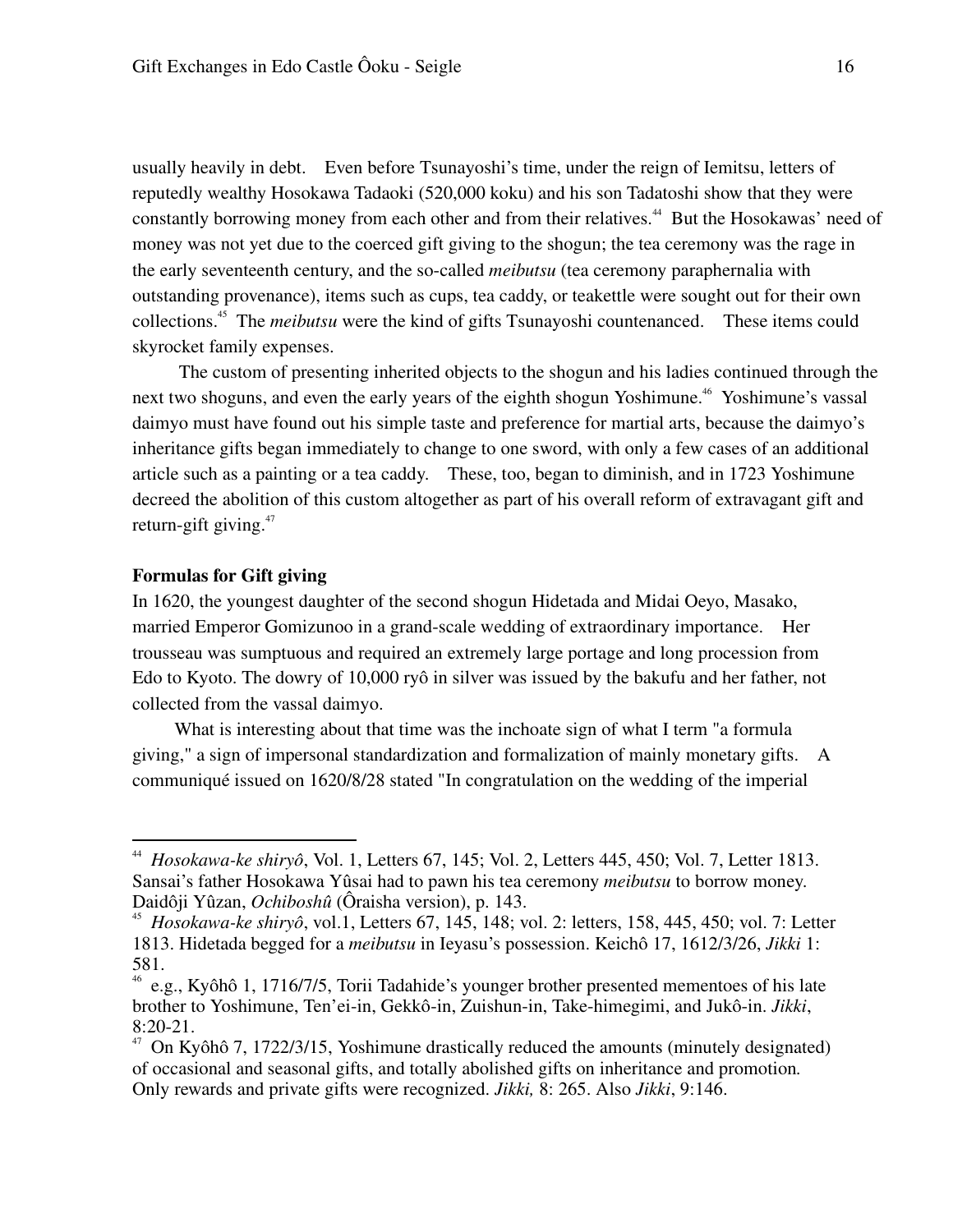consort, daimyo above 10,000 koku will present fish and wine."<sup>48</sup> The quantities were up to the individuals, and the notice certainly was not coercive. The combination of fish and wine was the standard gift, and usually indicated as "1-sshu, 1-ka" (1/1 in the present text, meaning one kind of fish and one pair [2 casks] of wine). It does not state who suggested these presents; they could have been spontaneous simple gifts of fish and wine (which could be substituted for with money). The amounts were modest. At any rate, this is an early, if not the first, official mention of such mass gift giving taking place.

 Then we notice that the third shogun Iemitsu began to use a scaled formula to suggest to the daimyo; first to send a small amount of money to his daughter Chiyo-himegimi on the occasion of her marriage. The idea of a formula for scaled giving according to the amount of fief the daimyo received was a simple solution to show a semblance of equitable treatment of daimyo, and a graduated formula became the standard for giving money or material gifts on various occasions. An example of this was recorded after the birth of Iemitsu's third son Tokumatsu (later Tsunayoshi). All daimyo were commanded to present gifts to various ladies-in-waiting of the Ôoku:

Each  $30,000 - 40,000$  koku daimyo is to present :

 To the Mother of Master Tokumatsu: two silver pieces To the assistant (at the time of delivery) and Nurse: 300 hiki each To wet nurse, 200 hiki; to Tokumatu's maids: 5 silver pieces to be shared

Each 50,000- 100,000 koku daimyo is to present:

-

 To the Mother of Master Tokumatsu: three silver pieces To the assistant (at the time of delivery) and Nurse: 500 hiki each To wet nurse, 300 hiki; to Tokumatu's maids: 10 silver pieces to be shared

 Each 110,000- 200,000 koku daimyo is to present, To the Mother of Master Tokumatsu: five silver pieces To the assistant (at the time of delivery) and Nurse: two silver pieces each

<sup>48</sup> *Jikki*, 2:198. Genna 6, 1620/8/28. Joao Rodrigues explained, "a gift of wine must always be accompanied by something to eat, called *sakana*, because when wine is drunk, it is accompanied by food that whets a person's thirst. Or instead of *sakana*, if there is none available, ancient custom dictates that they send as a courtesy certain shellfish, wrapped in paper, or dry squid, bonito fish, or something of the sort, along with the wine." Cooper, Michael, *Joao rodrigues's Account of Sixteenth-Century Japan*. P. 206. Cooper, Michael, *This Island of Japan*, p. 162.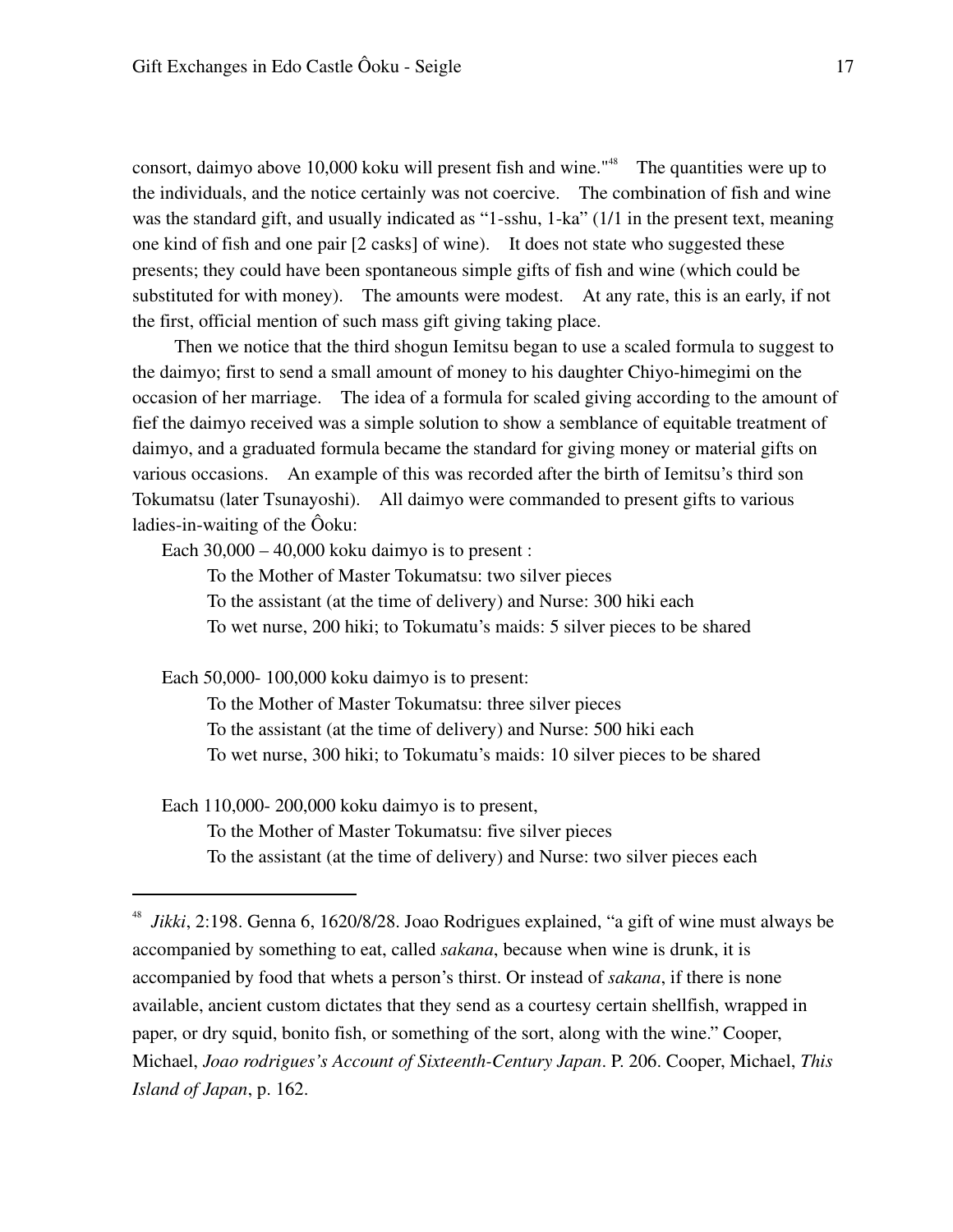To wet nurse, one silver piece; to all maids: 20 silver pieces to be shared

Each 210,000- 300,000 koku daimyo is to present,

 To the Mother of Master Tokumatsu: ten silver pieces To the assistant (at the time of delivery) and Nurse: three silver pieces each To wet nurse, two silver pieces; to all maids: 30 silver pieces to be shared

Each 310,000 koku and above daimyo is to present,

To the Mother of Master Tokumatsu: twenty silver pieces

 To the assistant (at the time of delivery) and Nurse: five silver pieces each To wet nurse, three silver pieces; to all maids: 50 silver pieces to be shared All those who are in Edo and in the provinces are to present the above; however, those who have parents, children, siblings and relatives who are ailing with smallpox or measles will present their gifts at a later date.<sup>49</sup>

This type of formula-giving obligation for daimyo occurred periodically. Since there were some 260-270 daimyo in Japan, the total take for each celebratory occasion was quite considerable for Ôoku women. But they were not only at the receiving end but also on the giving side. For example, for the memorial service of a former shogun or midaidokoro, the Ôoku ladies from the gift-giving circle gave a set number of silver pieces, the midaidokoro the largest amount, and the number decreasing according to the order on the list.

 After Tsunayoshi, this type of giving or receiving money or material presents took place constantly in Edo castle, and while it occasioned added expenses, it also meant official recognition of these ladies' status, equating their positions to the daimyo of graduated fiefs, as it were. One can be certain that each of the ladies was well aware of her position in the Ôoku.

 In the eighteenth century, both the form and contents of gift-giving, ritualistic by nature to begin with, grew even more formalized and ossified, and the system became seemingly a meaningless social routine. Yet, it was not really meaningless or just a routine to the participants, although in most later cases the gift exchanged were identical. For example, when the eighth shogun Yoshimune's (1684-1751) son moved from the Kii mansion to the Second Pavilion in the castle, Ten'ei-in, Gekkô-in, Zuishun-in, Yôsen-in, Matsu-himegimi, Take-himegimi, and the three other concubines of the former shoguns all sent their male secretaries to the shogun with the gift of fresh *tai* (sea bream), and separately to his son. In return, the shogun also sent fresh sea bream to each of the ladies in Ôoku, as did his son in the exactly the same manner.<sup>50</sup> It seems that no one was permitted to be original or individualistic.

<sup>49</sup> *Edo bakufu nikki*, 1646/6/6.

<sup>50</sup> *Jikki*, 8:25. 1716/8/4.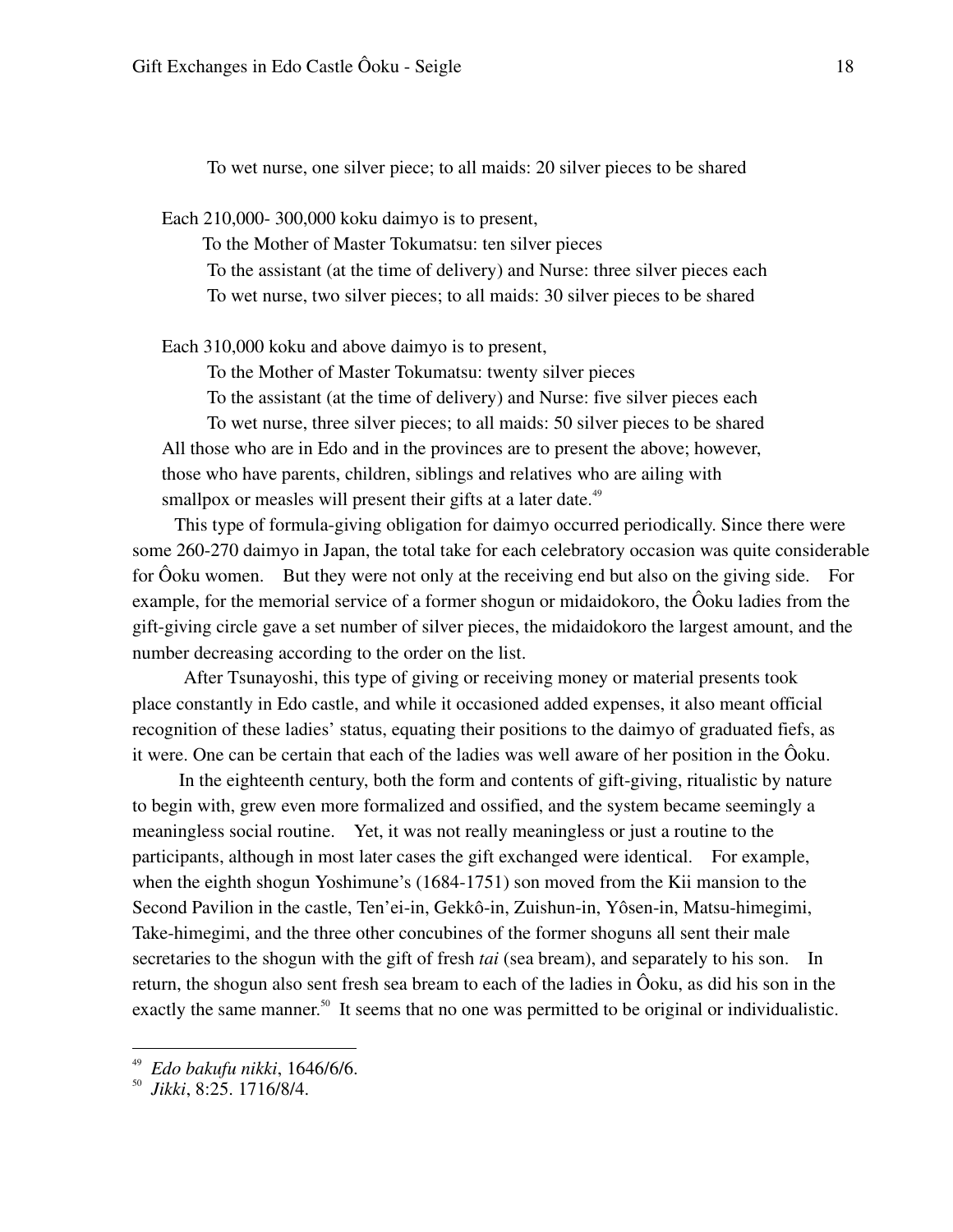All these people sending the same kind of fish to the shogun and his son, and they in turn sending each lady the same kind of fish, seems pointless and ridiculous. Yet omission of these acts would have been considered a political faux pas and violation of social protocol.

The post-1868 records about Ôoku state that a large portion of gifts of food arriving in the Ôoku were not used by the recipients: the shogun and midai. No matter how rare or valuable, for safety, food presented by outsiders was not served to the shogun and midai.<sup>51</sup> If the gift was fresh fish, most of it became perks of the heads of the kitchen in the *ohiroshiki* (Ôoku's administrative office) area, who were hatamoto. For example, around the third month, the first 1000 *katsuo* (bonito) of the season arrived at Nihonbashi fish market from the fishermen. Fish purveyors presented the first catch to Edo castle without fail, about 100 bonitos, ostensibly for the midai and shogun, but what the shogun or midai would actually taste was one or two morsels. The kitchen heads inspected the fish one by one, rejecting most of them, which became their perks.<sup>52</sup> Thus the kitchen staff and  $\hat{O}$ oku women had the privilege of tasting the best first bonito of the season. Other fresh edibles were shared among Ôoku staff.

 It is said that women in their living quarters (*Naga-tsubone*) seldom ever had to buy anything because so much food was delivered all the time.<sup>53</sup> When there were large quantities

<sup>51</sup> *Kyûji shimonroku*, p. 155.

<sup>&</sup>lt;sup>52</sup> *MEZ*, 3:111-112. Edoites made a fetish of eating first catch bonito of the year, and it sold at ridiculously high prices. The price of *katsuo* on the first delivery at the fish market was 2.5 kan per head [1 kan =1000 mon; 1 ryô was 4000 to 6000 mon, depending on the period]. From the second delivery, the price dropped, and gradually, one head came down so low that the proportion of the prices of bonito at the beginning and end of the season was 25: 1. For daily supplies, Nihonbashi fish merchants had to present fresh fish to the midaidokoro at low prices. This was difficult on days of bad fishing, but they had the privilege of vast rent-free land in remuneration. *Kyûji shimonroku*, p. 41. It is said that the kitchen staff of the Nakaoku (the shogun's private living area) pocketed 50 persons' meals daily. Ichikawa Toshio, et. al ed., Pictorial Edo 1: Edojô to Ôoku, p. 53. According to *Ryûei bunin* (appointments of the Tokugawa bakufu), vol. 39), there were 138 directors of kitchen (*zen-bugyô*) in charge of the general management of shogun's and midaidokoro's meals between 1641 and 1862. However, there was a period when this position was abolished. Forty-four kitchen managers worked for the West Pavilion between 1724 and 1852. There were also 91 *omakanai- gashira* (head cook) between 1661 and 1865, but for the West Pavilion, only 24 head cook between 1732 and 1844 because this position was discontinued from time to time.

<sup>53</sup> *MEZ*, 3:49.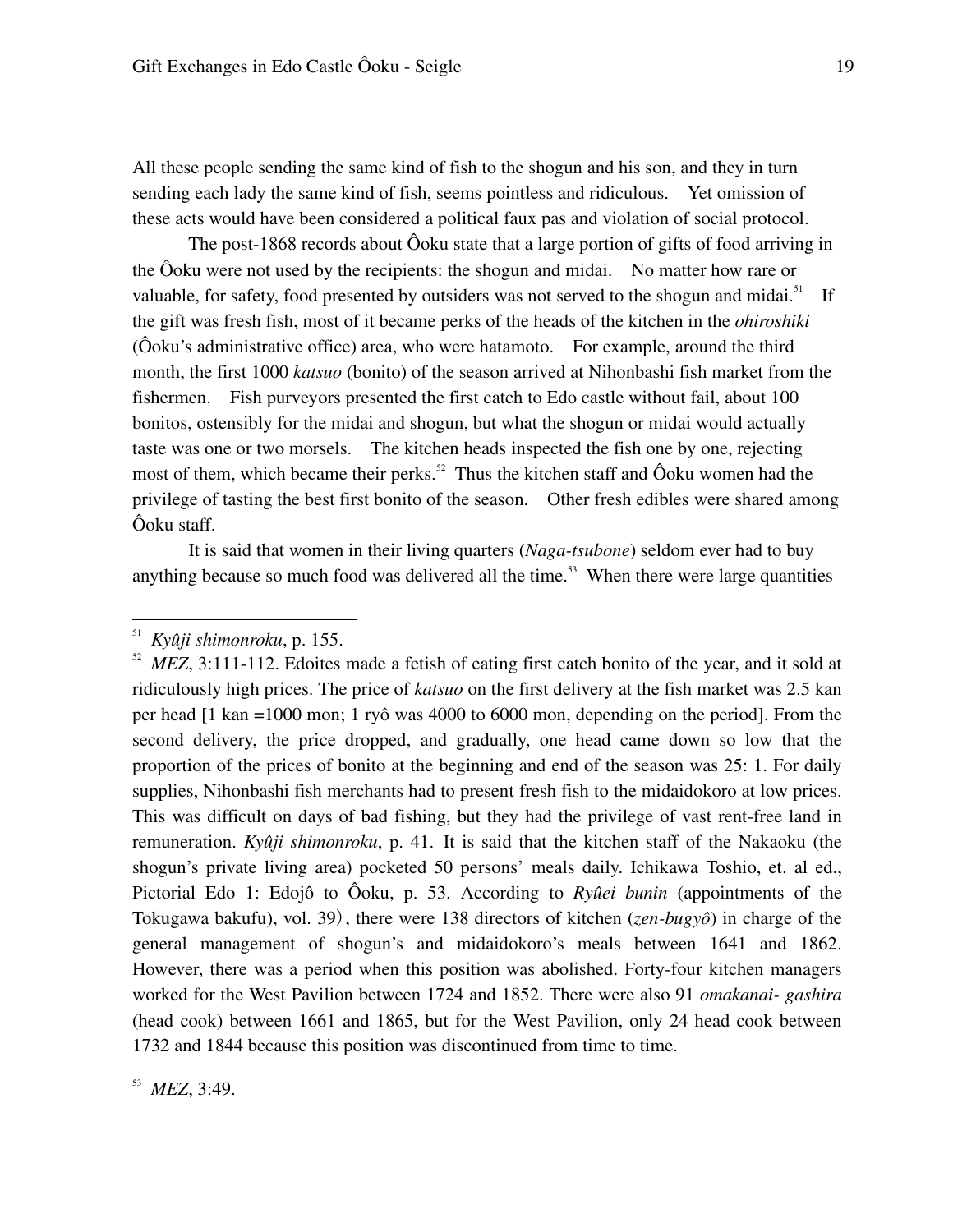of gifts to the Ôoku, they were divided and distributed to each apartment, carried by a privately employed little errand girl (*kozô*) on a tray. Gifts from provincial daimyo had a tendency to accumulate; many items had little practical use or attraction for the staff. The food the Ôoku women disliked particularly such as *daikon* (turnap) from the Owari Tokugawa, Japanese honeysuckle wine (*Nintô saké*) and *Tsurube sushi* from the Kii Tokugawa; dried octopus from the Mito Tokugawa. In general they disliked things such as dried and skewed *namako* (sea cucumber), dried sea bream, and salted fish. They all ended up in the gift brokers shop (*Kensan'ya*) in town who resold them at a low price.<sup>54</sup> Items that were favored by  $\hat{O}$ oku women were, season's first salmon from the Mito Tokugawa; oranges from the Kii Tokugawa; Kaga silk from the Kaga Matsudaira (Maeda); Hôsho papers from the Echizen Matsudaira; Ryûkyû *tsumugi* silk from Shimazu of Satsuma; Basho cloths, dried bonito, sugar crystal candy from Ryûkyû (Okinawa); Hakata *tsumugi* silk and woven Hakata *obi* from Chikuzen (Fukuoka Pref.); Mihara saké from Aki (Hiroshima Pref.); ceramics from Hizen (Saga Pref.); mosquito nets from Isetsu; Naruto cloths from Awa (Tokushima Pref.); dried bonito and colored writing paper and other paper products from Tosa (Kôchi Pref.); silk *chijimi* from Nakatsu; *tatami* mat and throw mats from Fukuyama; and leopard skin from Tsushima.

 This information also clearly confirms that the custom of gift giving was largely a ritualistic procedure for the purpose of expressing respect, gratitude, congratulations, or condolences, and the gift content had less significance than the act of giving itself. All gifts have ritualistic meaning for establishing human relationships. By then, gift giving had become as common and routine as kowtowing before the shogun, gifts of food and seasonal produce like an obeisance to the shogun and midai to which they nodded lightly in acknowledgment.

 The ritualistic and symbolic nature of gifts is revealed in the descriptions of João Rodrigues about the gifts exchanged among daimyo of the warring fifteenth-sixteenth centuries. Simulated gifts of no value were often sent: for example, long cardboard sticks with the appearance of rolls of silk fabric were packaged beautifully, but the contents were poor crude linen. The commoners who customarily exchanged fans would not hesitate to give unusable fans that do not open: pieces of paper inserted in the split bamboo.<sup>55</sup> What was important was the appearance, the exterior decoration, the way of presenting the gift,<sup>56</sup> and the number of items, which should be three or another odd number. The daimyo of the very late Tokugawa period embodied these external rules of presenting the customary gift of swords to

<sup>54</sup> Nagashima & Ôta*, Chiyodajô ôoku*, 2:62-63.

<sup>&</sup>lt;sup>55</sup> Rodrigues, João, Nihon kyôkaishi (History of Japanese [Christian] church), vol. 1, p.454. Rodrigues also attributed the sham presents to the poverty of even the daimyo class at that time. Cooper, Michael, *João Rodrigues's Account*, p. 206.

<sup>56</sup> Cooper, Michael, *Ibid.*, p. 207. Cooper, Michael, *This Island of Japan*, p. 163-166.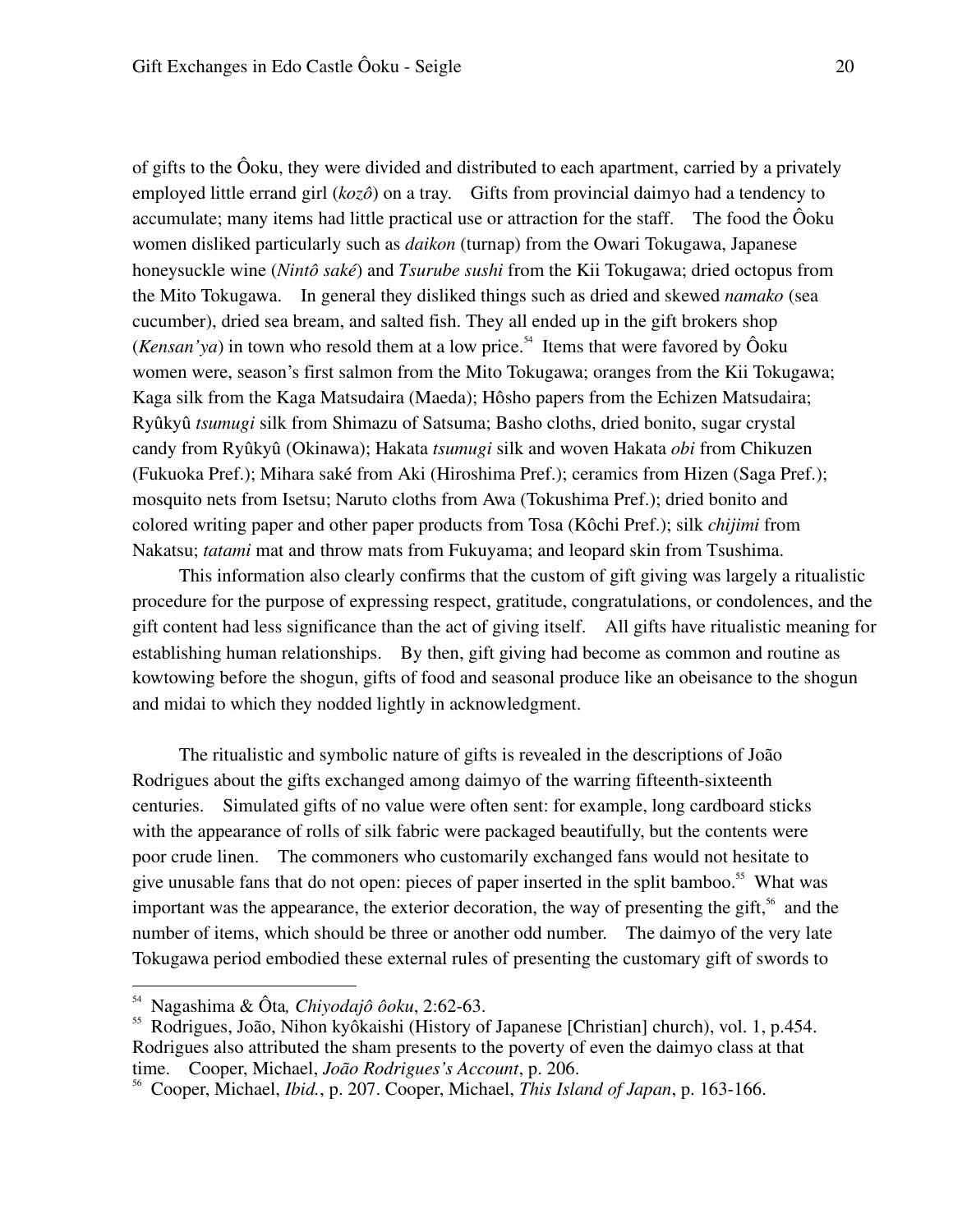the shogun; instead of a real sword, a stick of wood painted black as a short sword was placed on the salver or presentation table. Such ersatz objects were mass-produced strictly for ritual presentation purpose.<sup>57</sup> What happened to these useless wooden swords afterward is anyone's guess. Evidently there were merchants who sold and bought back all these ritualistic pseudo-gifts. The silver pieces that were given by the shogun on strictly ceremonial occasions also had no numismatic value and could not be used as actual currency, although silver for stipends or tips were numismatic coins. The ceremonial gold pieces had ten-ryô written on them, but they actually yielded only 7.5 ryô if they were minted in the Keichô era (1596-1614), and were only worth 4.5 ryô if they were from the Genroku era (1688-1703) because of differences in their gold-copper ratio. The symbolic value was what mattered.

 Gift giving had become so entrenched as part of samurai society culture, it moved the economy in a large, predictable annual pattern. The economy of Edo society would have shrunk considerably without the ritual of gift giving, which was seasonal and created patterns of transactions in Edo commerce, particularly in the samurai society, but the custom and economic dynamics had infiltrated other parts of social segments and come down to contemporary Japan. It is safe to assume, however, that without this custom the upper to middle samurai class would have had an easier life financially.

#### **Gifts and Bribery**

-

However, the gift culture of modern or past Japan in some respects is no different from the various gift cultures discussed by Marcel Mauss. Setting aside the Edo period shoguns (who did not necessarily return gifts), a gift does usually call for a return gift. But a gift given with a hidden motive and expectation is not a true gift. If it were considered so, a gift with an innocent appearance could have some deep-hidden motive behind it to gain something in return, which the recipient of the gift feels compelled to give or to perform. If we follow this line of thinking, a gift and a bribe are difficult to differentiate when there is something to be gained by giving a gift. There is even a maxim in Japan, "baiting a sea bream with a small shrimp," which refers to a way of giving something small and receiving something more valuable in return.

 If gifts are true gifts, return favors should not be expected, and all gift cultures do not suggest simultaneously thriving bribery cultures. However, in the atmosphere of constant giving and expecting favors during the Edo period, it was a natural progression that the high-ranking ladies-in-waiting of the Ôoku received bribes frequently for acting as intermediaries for the daimyo, hatamoto, and bakufu purveyors. Such customs and mindset have formed a truly regrettable material culture in Japan. Some of these are discussed in the

<sup>57</sup> Ono Kiyoshi, *Tokugawa seido shiryô* (Data on the Tokugawa political system), 198-199.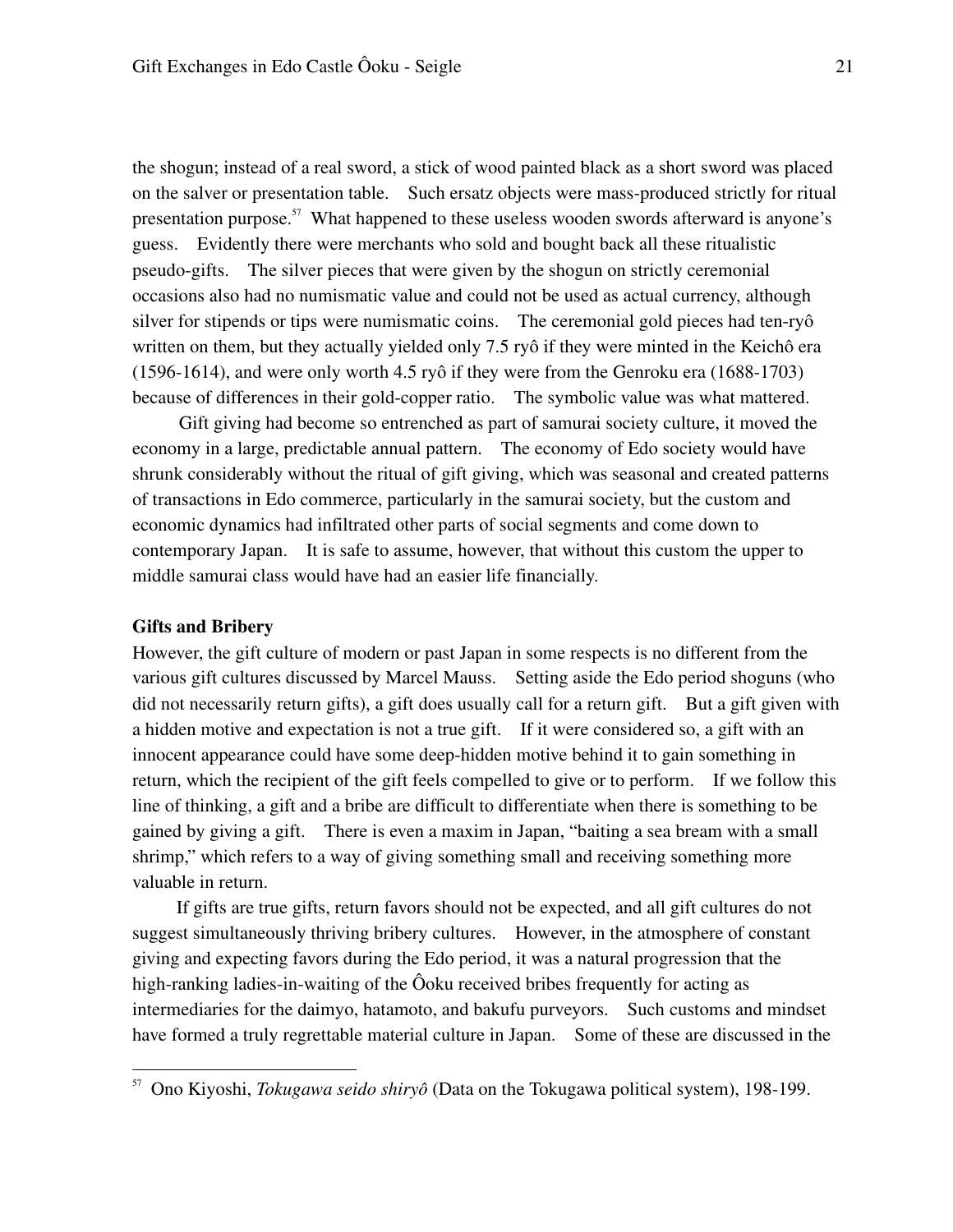Ôoku manuscript Chapter X, Ôoku Economy and Women's Resources.

#### **Marriage Gifts**

Shogun Tsunayoshi's urge to build trousseaux for his daughter and adopted daughters was extreme, but the general marriage gifts in the Tokugawa clan as part of the culture also merit discussion. A wedding is a universal and natural occasion for gifts. Japan is no exception, and the idea and custom of presenting marriage gifts that existed since the Heian period was firmly if gradually established during the Edo period.<sup>58</sup>

 The first grand wedding of the Tokugawa family after Ieyasu's appointment as shogun was that of his granddaughter Sen-hime to the son of Hideyoshi, Toyotomi Hideyori. Sen-hime was six years of age when she left for Kyoto and Osaka, accompanied by her mother Oeyo, Hidetada's wife, who was close to the time of her parturition. This wedding was notable for its simplicity and the lack of festivity before or on the day of the wedding, 1603/7/28. Some daimyo at Osaka castle proposed a sumptuous wedding, but Katagiri Katsumoto (1556-1615), the leading vassal daimyo of Hideyoshi, counseled that the Tokugawa shogun liked thrift and disliked extravagance, so ostentatious preparations were totally avoided.<sup>59</sup> There are no records of gifts, even among the family members, much less from the vassal daimyo of either side.

 After the debacle of Osaka Castle and the death of Hideyori, his widow Sen-hime married Honda Tadatoki(d.1626) but there were no gifts except for 100,000 koku from her father as "cosmetic expenses," a term often used for a dowry. When she became a widow again, now called Tenju-in as a nun, she went back to Edo with her daughter Katsu-hime, who was adopted by her grandfather Hidetada and married to Ikeda Mitsumasa (1609-1682), the Lord of the Bizen (Okayama) domain.<sup>60</sup> No wedding gifts were collected from the daimyo group on her behalf.

 Marriage gifts meant more than the trousseau gifts I have been discussing. As in the case of some weddings in the United States, much of the Tokugawa family's wedding celebrations were not for the young couple but for the family head and other leading members of the clan. This should already be clear since I have discussed the amounts of obligatory gifts the family members were expected to give to one another.

 One outstanding example was the case of Maeda Toshinaga, who went to Fushimi with his young son Saruchiyo (Toshitsune) for the child's first audience with the second shogun Hidetada and to thank for the betrothal of Hidetada's second daughter, the two-year-old Tama-hime (Nene-hime, 1599-1622) to Maeda's young heir. Her engagement preceded Hidetada's oldest daughter Sen-hime's marriage to Hideyori. Toshinaga presented the shogun 5000 pieces of gold,

<sup>&</sup>lt;sup>58</sup> Wedding presents existed already during the Heian period (794-1185) but mainly among the aristocracy.

<sup>59</sup> *Jikki,* 1:85. Keichô 8, 1603/7/28.

<sup>60</sup> *Jikki,* 2: 424-425. 1628/1/26.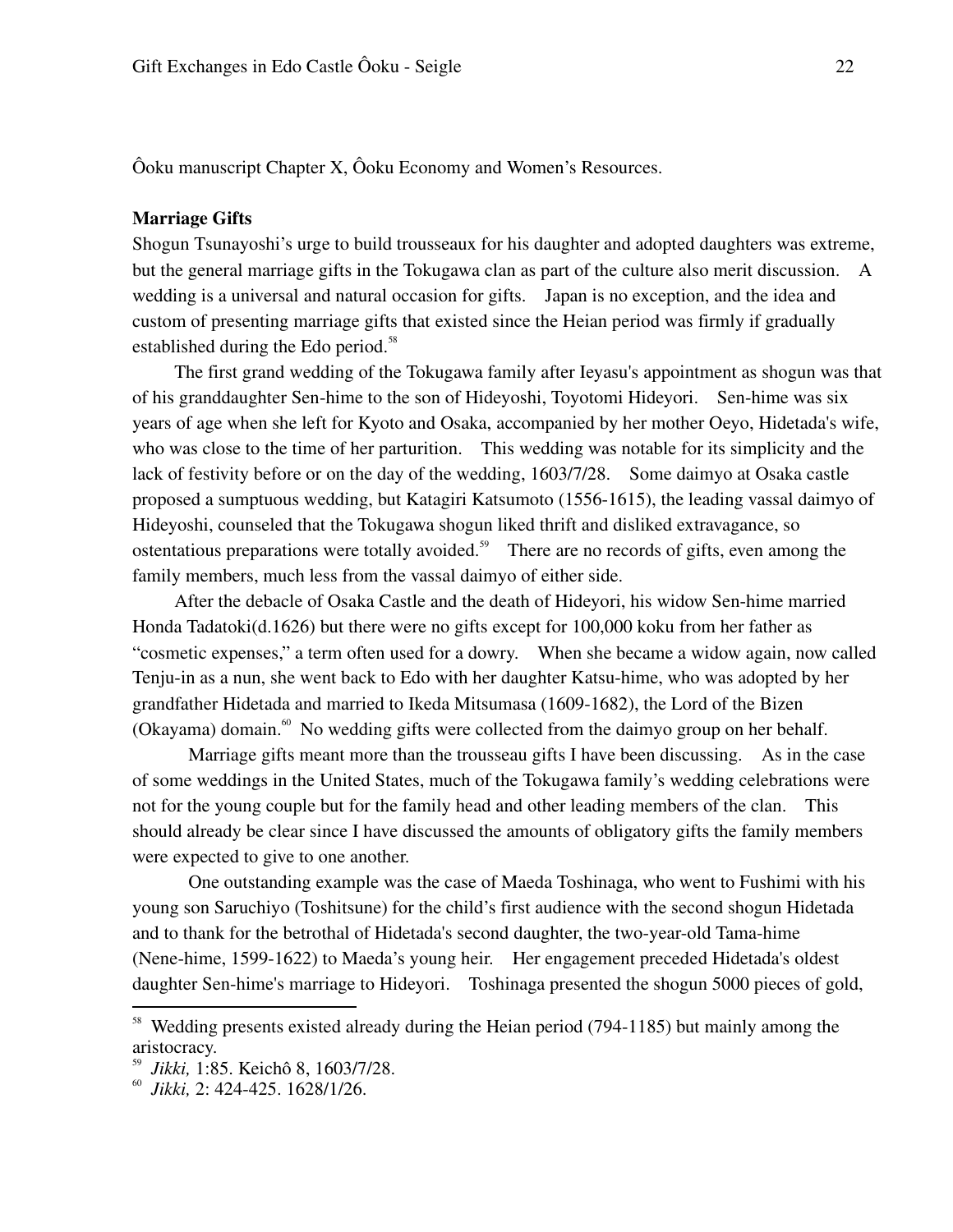500 rolls of Kaga silk, and 100 sets of seasonal clothes; to the retired Ieyasu 3000 pieces of gold, 300 rolls of Kaga silk, and 50 sets of suits. $61$  Such extravagant gifts were possible only for the wealthy Maeda and definitely set them apart from the ordinary daimyo of 10,000 to 50,000 koku stipends. In return, the two shoguns gave swords to the Maeda father and son. It was obvious who was supposed to be more grateful to whom. There was no reciprocity for this potlatch game.

 These early gifts from major daimyo to the shogun and his family had an appearance of a spontaneous and voluntary act. Such actions became less spontaneous and less voluntary as years went by, and finally obligatory by the command of Shogun Tsunayoshi.

 These Edo-period gift activities defined or even symbolized the sociocultural positions of the top residents of the Ôoku. Their secure but rigid positions were re-enforced by their efforts to adhere to obligatory social protocol of giving the correct, prescribed gifts to the designated recipients. It ensured maintaining a status in the exclusive circle and gift giving was its symbol. In other words, because of the restricted position governed by hierarchy and tradition, the Tokugawa women had little power to exercise their free will, but as long as they obeyed the rules and followed the prescribed pattern of activities, the confinement assured their prestige and safety. The year-in year-out gift giving was a manifestation of its continuity.

#### **Bibliography**

<u>.</u>

Befu, Harumi, "Four Models of Japanese Society and their Relevance to Conflict" in *Japanese Models of Conflict Resolution*. Ed. by S.N. Eisenstadt and Eyal Ben-Ari. London, New York: Kegan Paul International, 1990.

==========================

-----------------, "Social Exchange," *Annual Review of Anthropology*, Vol. 6. 1977. 255-281.

-----------------, "*Social Reciprocity*," in Jacques T. Godbout, *The World of the Gift*.

Montreal: Mcgill-Queen's University Press, 1998.

- Bodart-Bailey, Beatrice M., *The Dog Shogun*: the Personality and Policies of Tokugawa Tsunayoshi. Honolulu: University of Hawai'i Press, 2006.
- *Buya shokudan* (Soldiers' chat around a lantern), author unknown, 1709. *Edo shiryô sôsho*. Reprint, Tokyo: Jinbutsu Ôrai-sha, 1967.

<sup>&</sup>lt;sup>61</sup> Gifts, *Jikki*, 1: 387, Keichô 10, 1605/4<sup>th</sup> month. Marriage, *Jikki*, 1: 383. Keichô 6, 1601/9/30.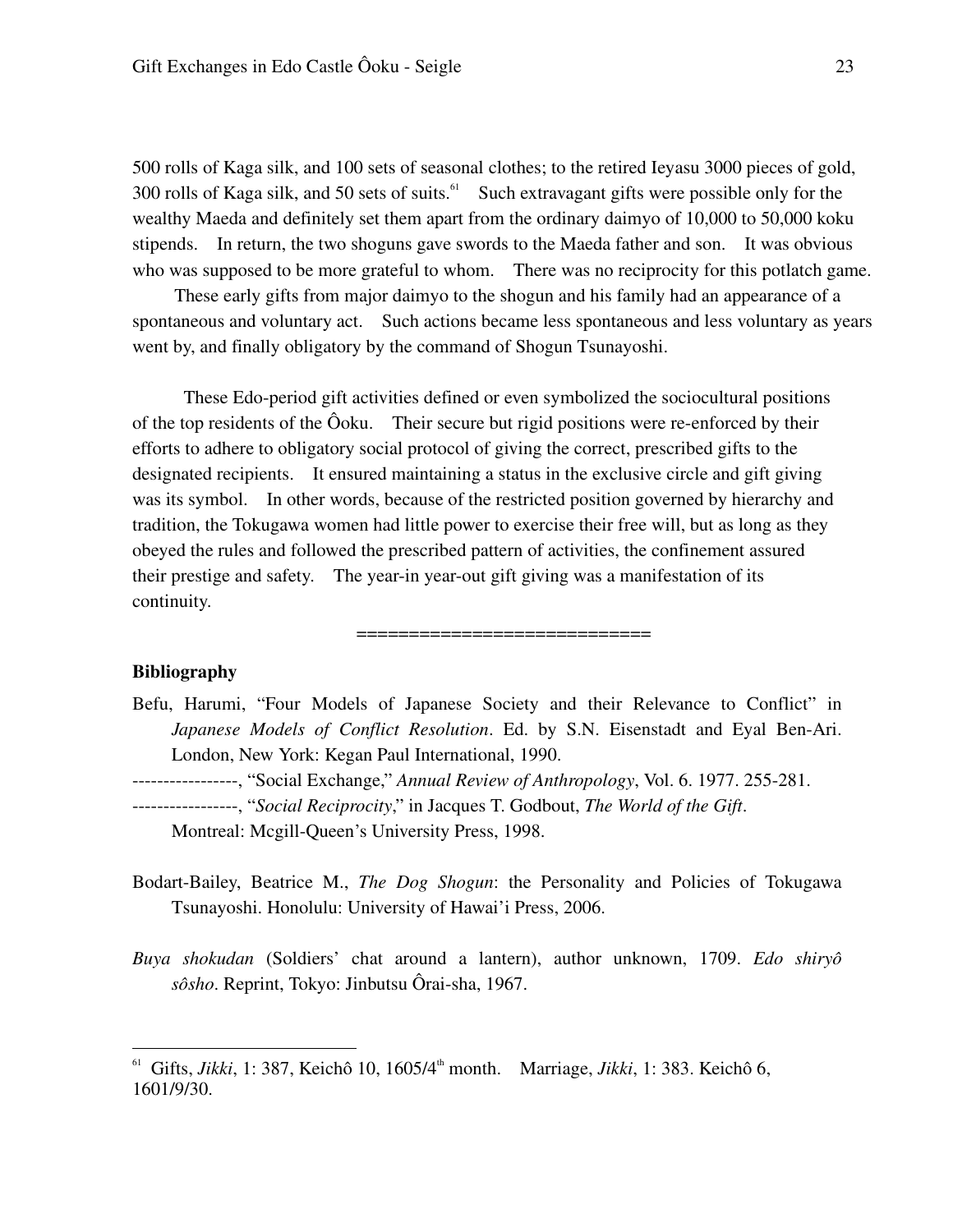Cheal, David J., *The Gift Economy.* London, New York: Routledge, 1988.

- Cooper, Michael, ed. *They Came to Japan: An Anthology of European Reports on Japan, 1543-1640*. Berkeley: University of California Press, 1965.
- -------------------, *This Island of Japan*. Tokyo: Kodansha International, 1973.
- -------------------, *Rodrigues the Interpreter*: An Early Jesuit in Japan and China. New York, Tokyo: Weatherhill, 1974.
- -------------------, ed. *Joäo Rodrigues's Account of Sixteenth-Century Japan*. London: The Hakluyt Society, 2002.
- -------------------, *The Japanese Misson to Europe, 1582-1590*. Kent, UK: Global Oriental, 2005.

Croutier, Alev Lytle, *Harem: The World Behind the Veil*. New York: Abbeville Press, 1989.

- Daidôji Yûzan, *Ochiboshû* (Collection of gleanings), 1727. Reprint in *Kaitei shiseki shûran*, vol. 10. Kyoto: Rinsen Shoten, 1983.
- Daidôji Yûzan, *Ochiboshû* (Collection of gleanings), 1727. Reprint by Tokyo: Jinbutsu Ôraisha, 1967. (Noted as Ôraisha version).
- Doi Takeo, *Amae no kôzô*. Tokyo: Kôbundô, 1971, 1985.
- Ebrey, Patricia Buckley, *The Inner Quarters*, *Marriage and the Lives of Chinese Women in the Sung Period.* Berkeley: University of California Press, 1993.
- *Edo bakufu nikki*, 1631-1634, 1647, 1645-1650, 1653, 1657,1659. MS. Tokyo Daigaku Shiryô Hensanjo.
- Emerson, Ralph Waldo, "Gifts," (1844) in D. Schrift, ed., *The Logic of the Gift*. New York and London: Routledge, 1997.
- Faroghi, Suraiya, *Subjects of the Sultan: Culture and Daily Life in the Ottoman Empire*. London and New York: IB.Tauris Publishers, 2000.
- Freely, John, *Inside the Seraglio*. London, New York: Penguin Books, 2000.
- Fujino Tamotsu, "Daimyo no keizai seikatsu"(Economic life of daimyo), in *Bushi no seikatsu*, pp. 79-102. Ed. by Shinji Yoshimoto. Tokyo: Yûzankaku, 1971.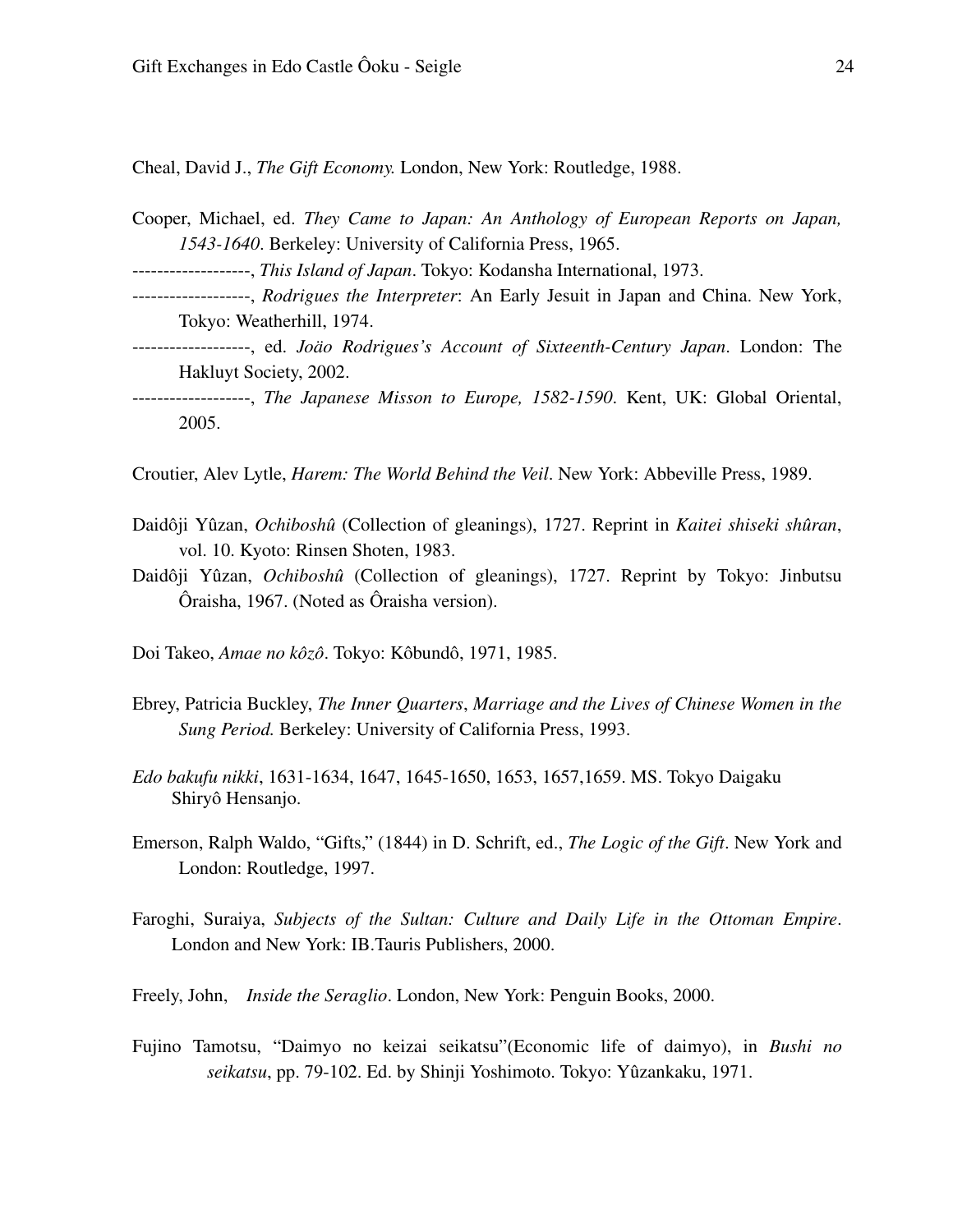- Godbout, Jacques T. , *The World of the Gift*. Montreal: Mcgill-Queen's University Press.1998.
- Hanimefendi, Leyla, *The Imperial Harem of the Sultans*. 1925. Reprint: Istanbul: Peva Publications, 1998.
- *Hosokawa-ke shiryô*, 15 vols. In *Dainippon kinsei shiryô* (Edo Japan archives). Tokyo: Tokyo Daigaku Shuppankai, 1969-1996.
- Huizinga, Johan, *Homo Ludens*. Boston: Beacon Press, 1967.
- Ichikawa Toshio, et. al ed., *Pictorial Edo 1: Edojô to Ôoku*. Tokyo: Gakushû Kenkyûsha, 1988.
- *Jikki,* See *Tokugawa jikki.*
- Kendall, Laurel, *Getting Married in Korea.*Berkeley and Los Angeles: Univ. of California Press, 1996.
- Katô Shûichi, "Nihon shakai, bunka no kihonteki tokuchô" (Basic characteristics of Japanese society and culture) in Takeda Kiyoko, ed., *Nihon bunka no kakureta Kata*. Tokyo: Iwanami Shoten, 1992.
- Ko, Dorothy, *Teachers of the Inner Chambers: Women and Culture in Seventeenth-century China.* Stanford, Calif: Stanford University Press, 1994.

Kurita Yasuyuki, "Shinriteki hyôka to gokeisei ni tsuite" (Psychological evaluaton and language formation**)** in Ito Kanji, ed., *Nihonjin no zôtô*. Tokyo: Mineruva Shobo, 1984.

- *Kyûji shimonroku* (Redords of inquiring into antiquity), ed. Tokyo Teikoku Daigaku Shidankai, 1891-1892. Reprint: Tokyo: Seiabô, 1971.
- Lebra, Takie Sugiyama and William Lebra, eds., *Japanese Patterns of Behavior*. Honolulu: University of Hawaii, Press, 1976.

Lennox, Charlotte, *The Life of Harriot Stuart*, 1750. Reprint: New York: Gallagher, 1994.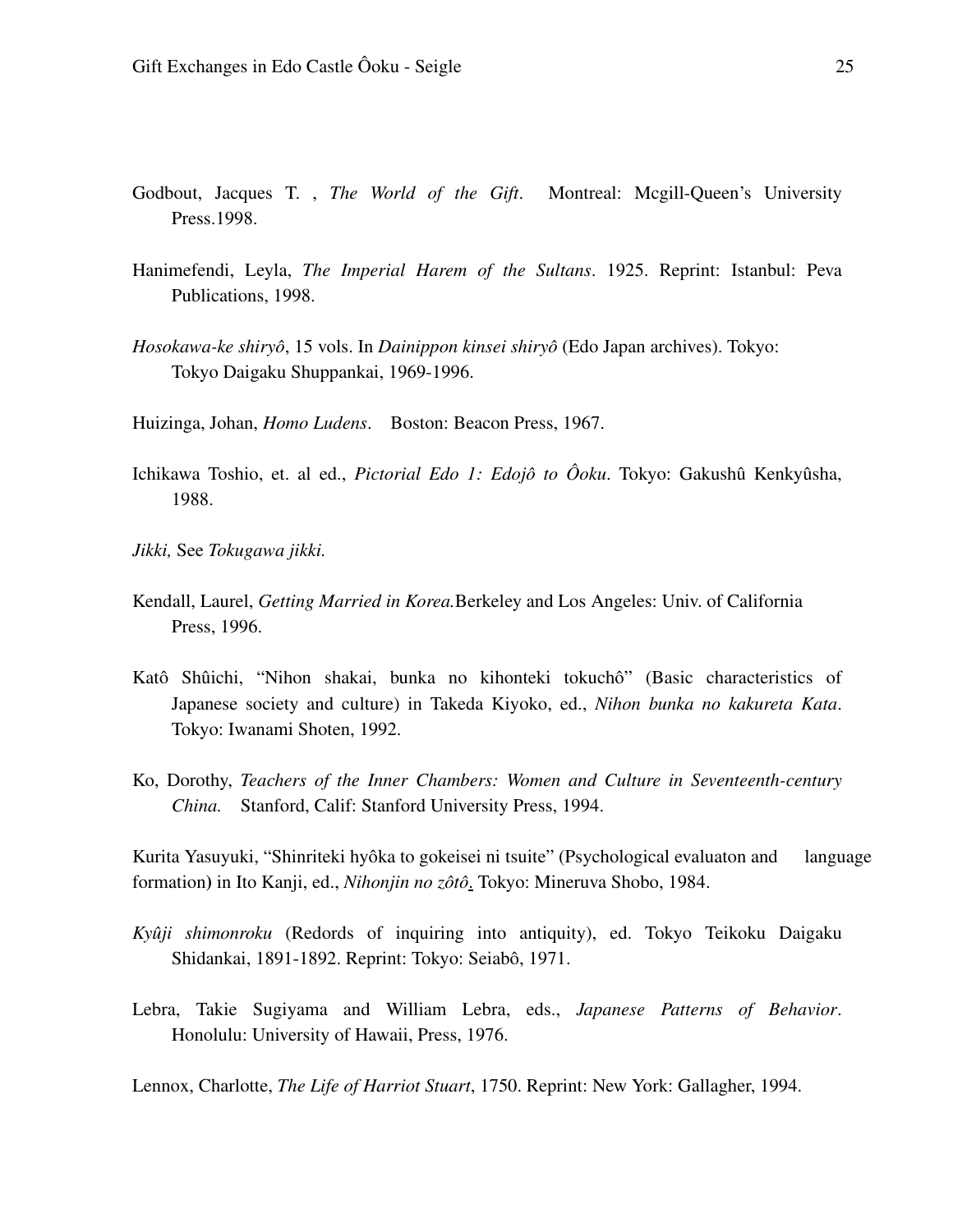- Lévi-Strauss, Claude, "Selections from Introduction to the Work of Marcel Mauss" (1950) in Alan D. Schrift, ed., *The Logic of the Gift.* New York and London: Routledge, 1997.
- *Manabe nikki*, Diary of Manabe Akifusa (1666-1720) MS, 1709-1715. Kokuritsu Kôbunshokan, Naikaku Bunko, Tokyo.
- *MEZ,* See *Mitamura Engyo Zenshû.*
- *Mitamura Engyo Zenshû* (Collected Works of Mitamura Engyo), 28 vols. Tokyo: Chûô Kôronsha, 1976-1983. Listed as *MEZ.*
- Moran, J.F., *The Japanese and the Jesuits Alessandro Valignano in sixteenth-century Japan*. London and New York: Routledge, 1993.
- *Motohirokô-ki* (Journal of Konoe Motohiro). Dated 166?-1722. MS. Tokyo Daigaku Shiryô Hensanjo.
- Mouer, Ross and Yoshio Sugimoto, "Nihonjinron at the End of the Twentieth Century: A Multicultural Perspective" in Johann P. Arnason and Yoshio Sugimoto, eds*., Japanese Encounters with Postmodernity*. New York: Kegan Paul International, 1995.
- *Mujôhôin-dono gonikki* (Diary of Lady *Mujôhôin,* Shinanomiya Tsuneko (1642-1703), dated 1666-1700. MS. Tokyo Daigaku Shiryô Hensanjo.
- Nagashima Imashirô & Ôta Yoshio, *Chiyodajô Ôoku*, 2 vols in one. 1892. Reprint, Tokyo: Hara Shobô, 1971.
- Nakane Chie, *Japanese Society*. Berkeley: University of California Press, 1971.
- *Ofuregaki Kanpô shûsei* (Compendium of Kanpô decrees), ed. by Takayanagi Shinzô and Ishii Ryôsuke. Tokyo: Iwanami Shoten, 1989.
- Ono Kiyoshi, *Tokugawa seido shiryô* (Data on the Tokugawa political system). Published by the author, 1927.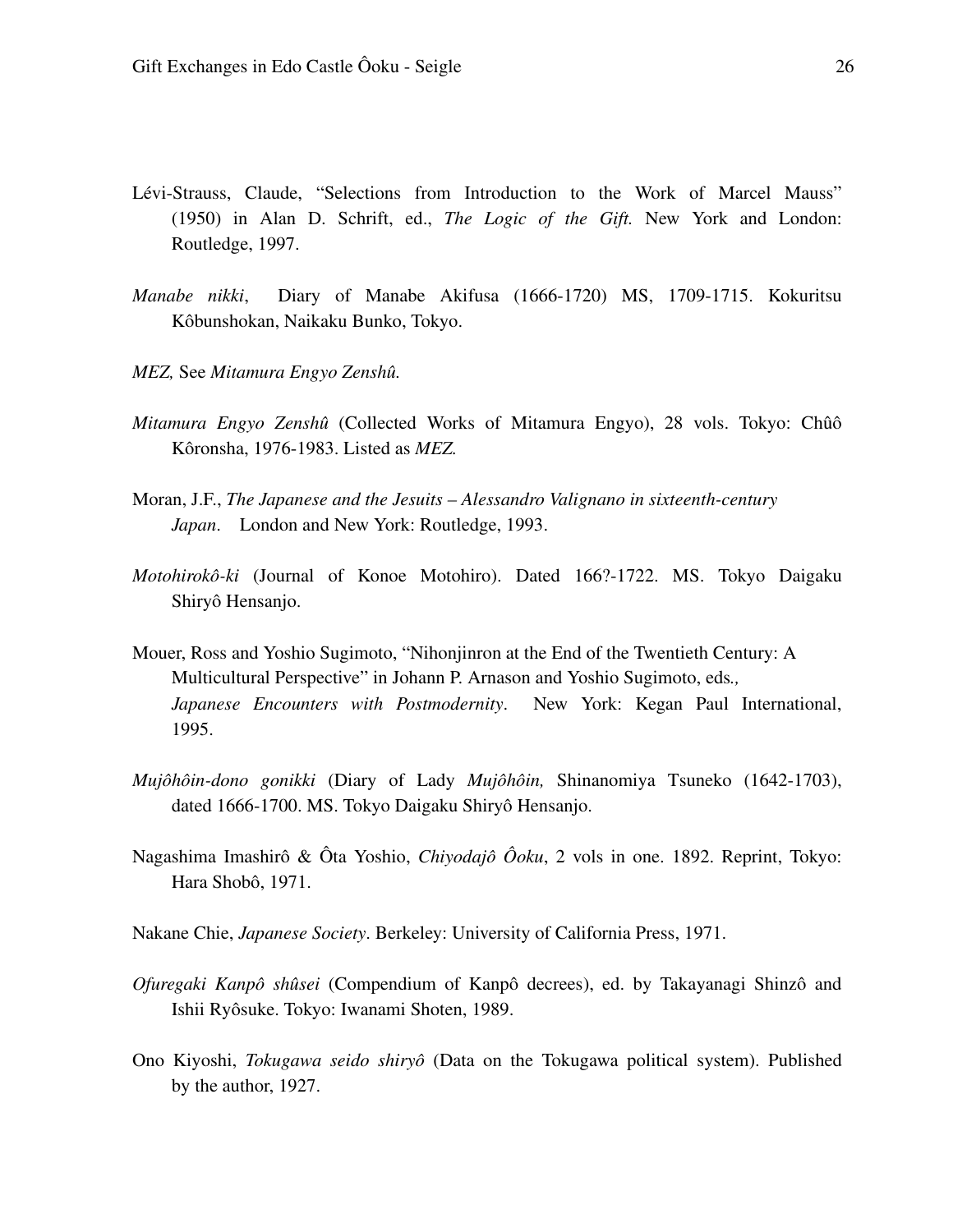- Peirce, Leslie Penn, *The Imperial Harem*: women and sovereignty in the Ottoman Empire. New York: Oxford University Press, 1993.
- Penzer, N.M., *The Harem*. Philadelphia: J.B. Lippincott Company, 1937.
- Reddy, William M., *The Invisible Code*. Berkeley: University of California Press, 1997.
- Ringrose, Kathryn M., "Women and Power at the Byzantine Court," in *Servants of the Dynasty: Palace Women in World History*. Berkeley: University of California Press. 2008.
- Rodrigues, João, *Nihon kyôkaishi* (History of Japanese [Christian] church), vol. 1, Tokyo: Iwanami Shoten, 1967.
- Sahlins, Marshall, *Stone Age Economy*. Chicago and New York: Aldine Atherton, 1972.
- Schrift, Alan D. ed., *The Logic of the Gift.* New York and London: Routledge, 1997.
- Segawa Yoshiko (Cecilia Segawa Seigle), *Kôjo Shinanomiya no nichijô seikatsu* (The everyday life of Imperial Princess Shinanomiya: Reading the Mujôhôin-dono diary). Tokyo: Iwanami Shoten, 2001.
- Seigle, Cecilia Segawa, "Shinanomiya Tsuneko: Portrait of a Court Lady," in *The Human Tradition in Modern Japan*, ed. By Anne Walthall. Wilmington, Del.: A Scholarly Resources, Inc., 2002.
- Sugimoto Yoshio, "Kotae no nai hôteishiki"(Formula without an answer) in Hamaguchi Eshun, *Nihon bunka wa ishitsuka* (Is Japanese culture heterogeneous?). Tokyo: Nihon Hôsô Shuppan Kyôkai, 1996.
- Takano Toshihiko, *Genroku Kyôho no jidai* (The Genroku to Kyôho eras). Tokyo: Shûeisha, 1992.
- *Tokugawa jikki* (True records of the Tokugawa clan), ed. Kuroita Katsumi and Kokushi Taikei Henshûkai, ed. 1809-1843, 10 volumes. Reprint in *Shintei zôho Kokushi taikei*, ed. Kuroita Katsumi. Tokyo: Yoshikawa Kôbunkan, 1999-2000.